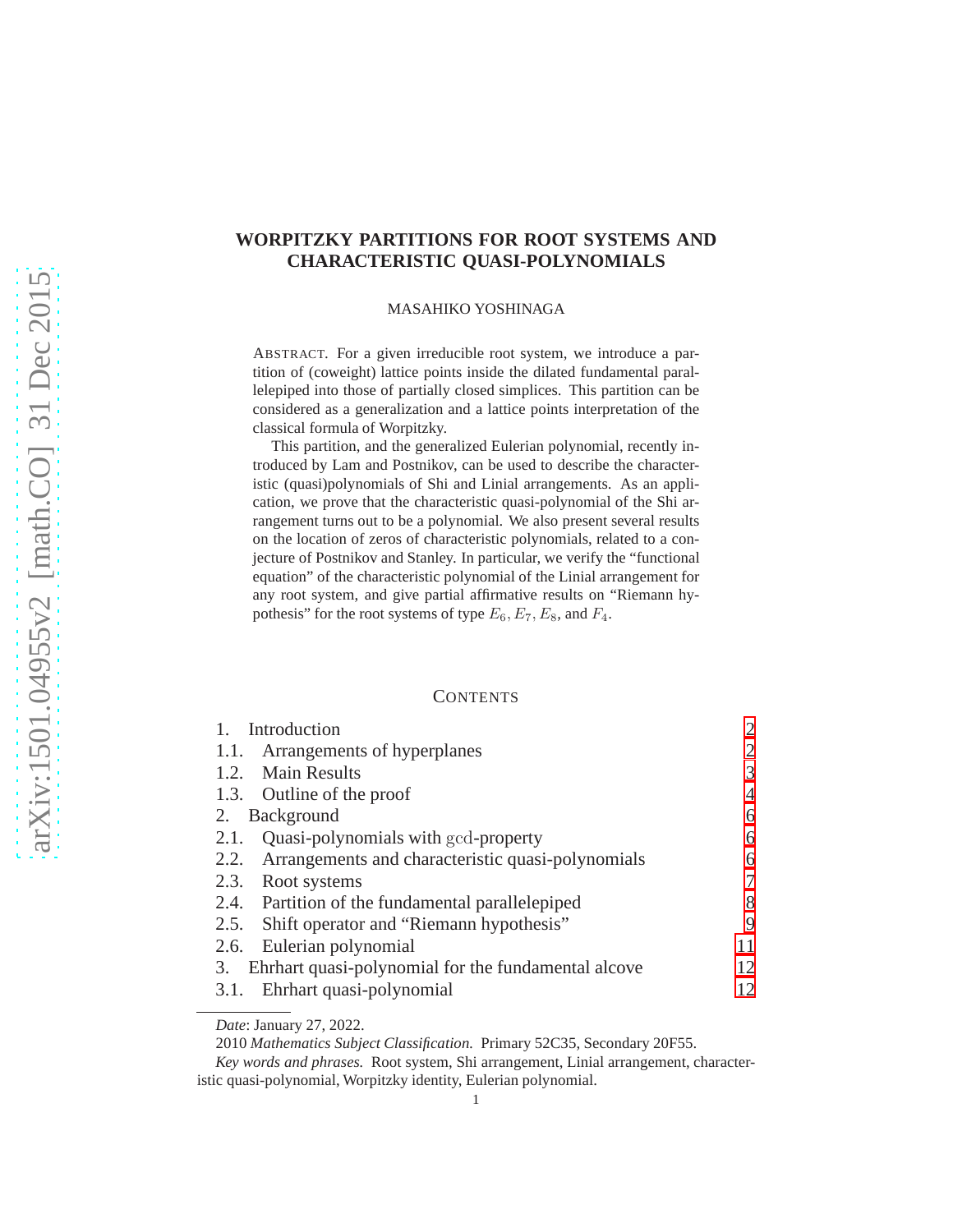| 3.2. Ehrhart quasi-polynomial for $A^{\circ}$    | 12 |
|--------------------------------------------------|----|
| 3.3. Characteristic quasi-polynomial             | 15 |
| 4. Generalized Eulerian polynomial               |    |
| 4.1. Definition and basic property               | 17 |
| 4.2. Worpitzky partition                         | 19 |
| 5. Shi and Linial arrangements                   | 21 |
| 5.1. Shi arrangements                            | 21 |
| 5.2. Linial arrangements                         | 23 |
| 5.3. The functional equation                     | 24 |
| 5.4. Partial results on the "Riemann hypothesis" | 25 |
| References                                       | 26 |

## 1. INTRODUCTION

<span id="page-1-1"></span><span id="page-1-0"></span>1.1. **Arrangements of hyperplanes.** Let  $A = \{H_1, \ldots, H_n\}$  be an arrangement of affine hyperplanes in a vector space  $V$ . The intersection poset of A is the set  $L(\mathcal{A}) = \{ \cap S \mid S \subset \mathcal{A} \}$  of intersections of A. The intersection poset  $L(\mathcal{A})$  is partially ordered by reverse inclusion, which has a unique minimal element  $\hat{0} = V$ . The arrangement A is called essential if the maximal elements of  $L(\mathcal{A})$  are 0-dimensional subspaces. The characteristic polynomial of  $A$  is defined by

$$
\chi(A,q) = \sum_{X \in L(\mathcal{A})} \mu(X) q^{\dim X},
$$

where  $\mu$  is the Möbius function on  $L(A)$ , defined by

$$
\mu(X) = \begin{cases} 1, & \text{if } X = \hat{0} \\ -\sum_{Y < X} \mu(Y), & \text{otherwise.} \end{cases}
$$

The characteristic polynomial  $\chi(A, q)$  of A is one of the most fundamental invariants. Indeed,  $\chi(\mathcal{A}, q)$  captures combinatorial and topological properties of A as follows.

**Theorem 1.1.** *(i) (Zaslavsky* [\[28\]](#page-27-0)*). Suppose that* V *is a real vector space. Then the number of connected components of*  $V \cup A$  *is equal to*  $(-1)^{\ell} \chi(A, -1)$ *. If* A *is essential, then the number of bounded connected components of*  $V \setminus \cup A$  *is equal to*  $(-1)^{\ell} \chi(A, 1)$ *.* 

*(ii) (Orlik and Solomon* [\[17\]](#page-26-0)*). Suppose that* V *is a complex vector space. Then the Poincaré polynomial of*  $V \setminus \cup A$  *is equal to*  $(-t)^{\ell} \chi(A, -\frac{1}{t})$  $(\frac{1}{t})$ .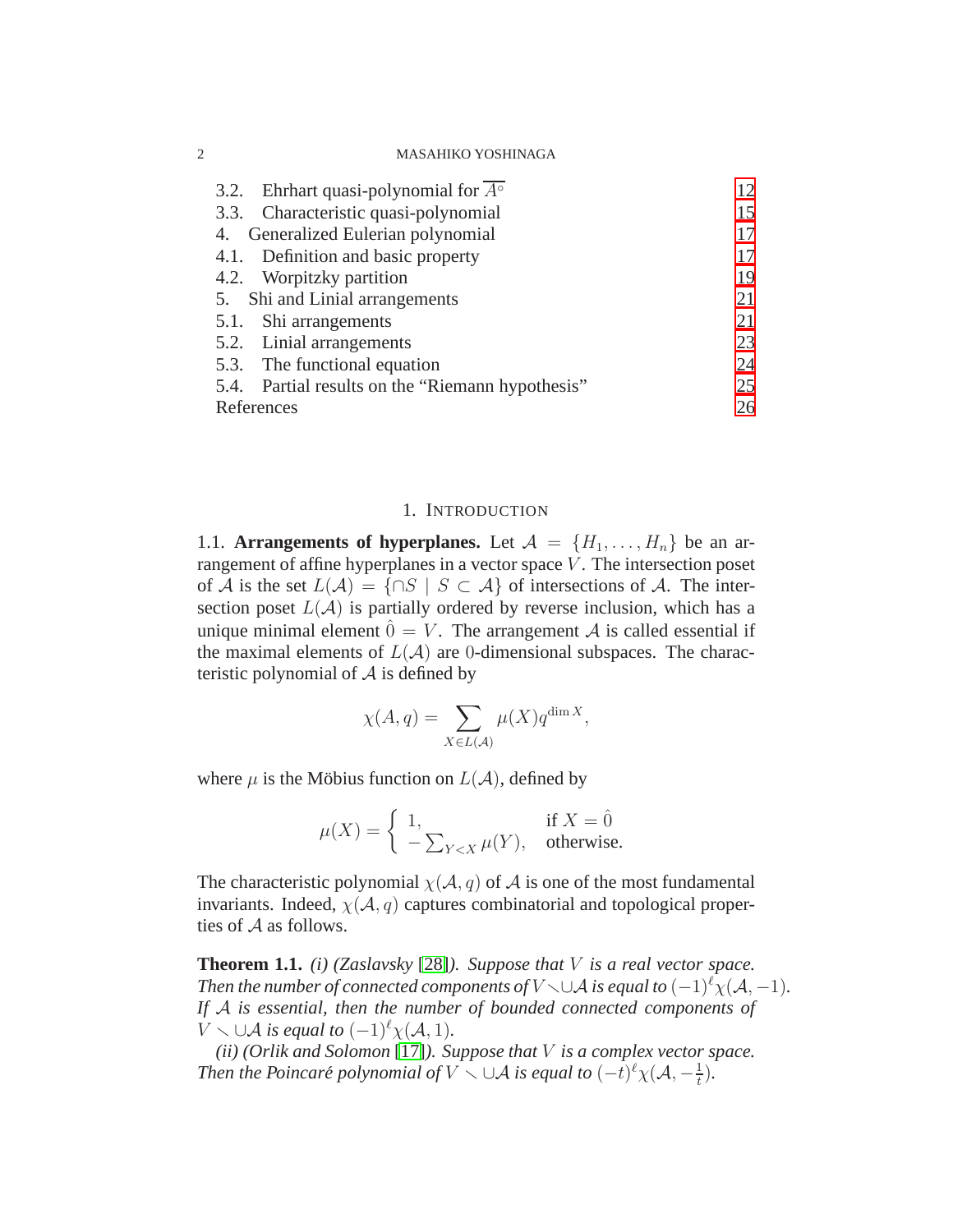<span id="page-2-0"></span>1.2. **Main Results.** Let  $\Phi$  be a root system of rank  $\ell$ , with exponents  $e_1, \ldots, e_\ell$ and Coxeter number h. Fix a set of positive roots  $\Phi^+ \subset \Phi$ . The structures of truncated affine Weyl arrangements

$$
\mathcal{A}_{\Phi}^{[a,b]} = \{H_{\alpha,k} \mid \alpha \in \Phi^+, a \le k \le b\}
$$

(see also §[2.3](#page-6-0) for the notation) have been intensively studied, because of their intriguing combinatorial properties [\[20,](#page-26-1) [2,](#page-25-1) [21\]](#page-26-2). The characteristic polynomial of the Coxeter arrangement  $A_{\Phi} = A_{\Phi}^{[0,0]}$  was computed in [\[7\]](#page-26-3). Later, this was generalized to the extended Catalan arrangement  ${\cal A}_{\Phi}^{[-k,k]}$  $\Phi^{[-\kappa,\kappa]}$  and the extended Shi arrangement  $\mathcal{A}_{\Phi}^{[1-k,k]}$  $\Phi_{\Phi}^{[1-\kappa,\kappa]}$ . The characteristic polynomial of these arrangements factor as follows

$$
\chi(\mathcal{A}_{\Phi}^{[-k,k]},t) = \prod_{i=1}^{\ell} (t - e_i - kh),
$$
  

$$
\chi(\mathcal{A}_{\Phi}^{[1-k,k]},t) = (t - kh)^{\ell},
$$

([\[9,](#page-26-4) [1,](#page-25-2) [4,](#page-25-3) [27\]](#page-27-1)). For other parameters  $a \leq b$ , e.g., the Linial arrangement  $\mathcal{A}_\Phi^{[1,n]}$  $\mathbb{E}_{\Phi}^{[1,n]}$ , the characteristic polynomial  $\chi(\mathcal{A}_{\Phi}^{[a,b]}$  $\phi_{\Phi}^{[a,0]}$ , t) does not factor in general. However there are a number of beautiful conjectures concerning  $\chi(\mathcal{A}_\Phi^{[a,b]}$  $\mathcal{L}_{\Phi}^{[a,0]}$ , t). Among others, Postnikov and Stanley [\[19\]](#page-26-5) conjectured that

- (a)  $\chi(\mathcal{A}_{\Phi}^{[1-k,n+k]})$  $[\frac{[1-k,n+k]}{\Phi},t)=\chi(\mathcal{A}^{[1,n]}_\Phi)$  $\Phi_{\Phi}^{[1,n]}$ ,  $t - kh$ ) ("*h*-shift reduction").
- (b)  $\chi(\mathcal{A}_{\Phi}^{[1,n]})$  $\phi_{\Phi}^{[1,n]}, nh - t) = (-1)^{\ell} \chi(\mathcal{A}_{\Phi}^{[1,n]})$  $\left(\frac{[1,n]}{\Phi}, t\right)$  ("Functional equation").
- (c) All the roots of the polynomial  $\chi(A_{\Phi}^{[1,n]})$  $\left( \frac{1}{\Phi}, n \right)$  have the same real part  $nh$  $\frac{2}{2}$  ("Riemann hypothesis").

Postnikov and Stanley verified these assertions for  $\Phi = A_{\ell}$  in [\[19\]](#page-26-5). Later, Athanasiadis gave proofs for  $\Phi = A_{\ell}, B_{\ell}, C_{\ell}, D_{\ell}$  in [\[1,](#page-25-2) [3\]](#page-25-4).

Recently, Kamiya, Takemura and Terao [\[15\]](#page-26-6) introduced the notion of the characteristic quasi-polynomial for an arrangement  $A$  defined over  $\mathbb Q$ . The characteristic quasi-polynomial  $\chi_{\text{quasi}}(\mathcal{A}, t)$  is a periodic polynomial (see §[2.2](#page-5-2) for details) that may be considered as a refinement of the characteristic polynomial  $\chi(A, t)$ .

Our main result concerns the characteristic quasi-polynomial for  $\mathcal{A}_{\Phi}^{[a,b]}$  $\stackrel{[a,0]}{\Phi}$ : "h-shift reduction" and the "functional equation" hold at the level of characteristic quasi-polynomials.

**Theorem 1.2.** *Let* Φ *be an arbitrary irreducible root system.*

(i) *The characteristic quasi-polynomial of the extended Shi arrangement is a polynomial, χ*<sub>quasi</sub>( $\mathcal{A}_{\Phi}^{[1-k,k]}$  $_{\Phi}^{[1-k,k]}(t) = (t - kh)^{\ell}$  *(Theorem [5.1\)](#page-20-2).*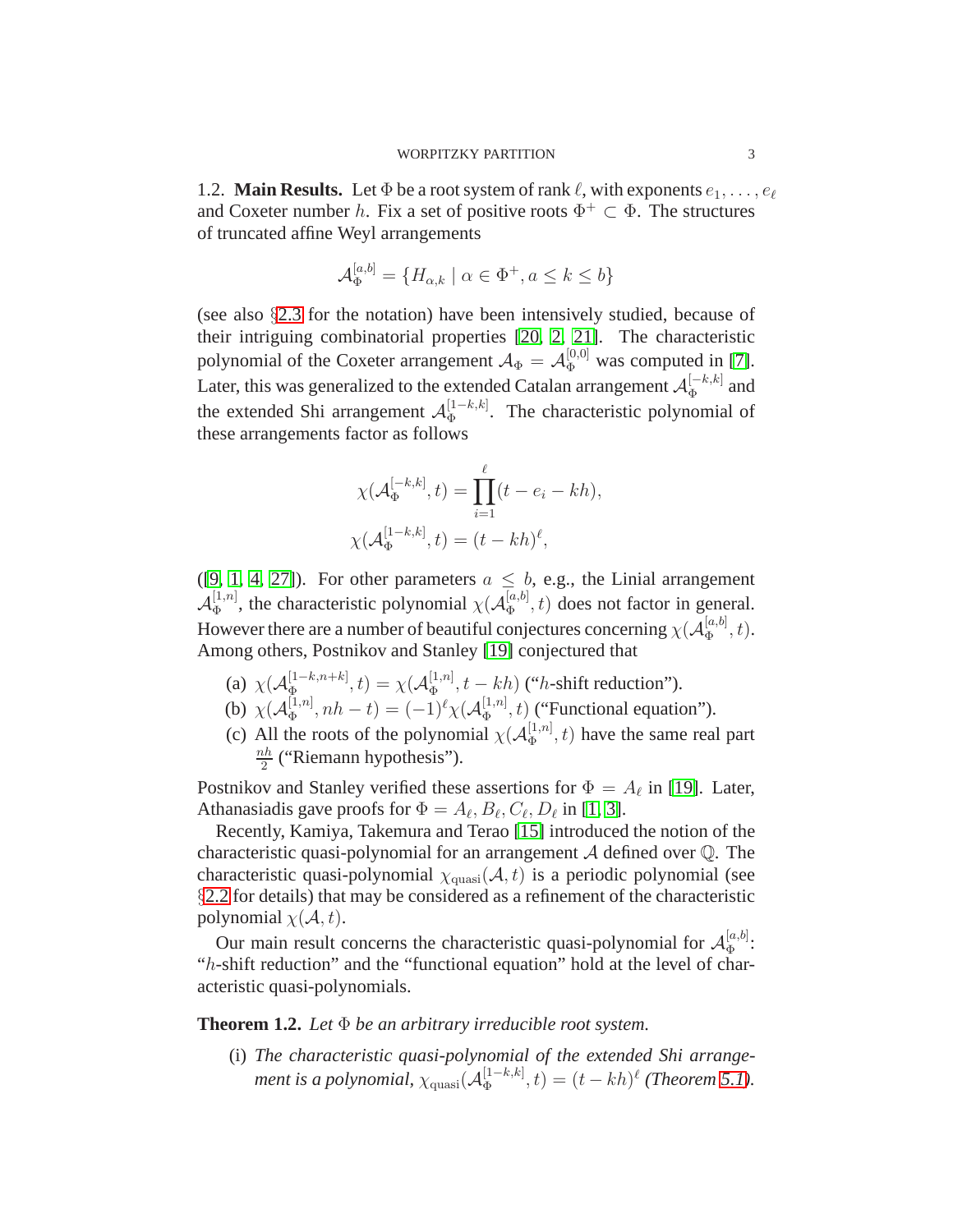- (ii) The characteristic quasi-polynomial satisfies "h-shift reduction"  $\chi_{\rm quasi}({\cal A}_\Phi^{[1-k,n+k]})$  $\Phi_{\Phi}^{[1-\kappa,n+\kappa]},t) =$  $\chi_{\rm quasi}({\cal A}_{\Phi}^{[1,n]}$ Φ , t − kh) *(Theorem [5.3\)](#page-22-1). In particular, this holds for the characteristic polynomial (Corollary [5.4\)](#page-23-1).*
- (iii) *The characteristic quasi-polynomial satisfies "Functional equation"*  $\chi_{\rm quasi}(\mathcal{A}_\Phi^{[1,n]}$  $\mathcal{A}_{\Phi}^{[1,n]}, nh-t) = (-1)^{\ell} \chi_{\text{quasi}}(\mathcal{A}_{\Phi}^{[1,n]}).$  $(\frac{[1,n]}{\Phi},t)$  *(Theorem [5.6\)](#page-23-2). In particular, this holds for the characteristic polynomial (Corollary [5.7\)](#page-24-1).*
- (iv) *Suppose*  $\Phi \in \{E_6, E_7, E_8, F_4\}$ *. Let*  $\tilde{n}$  *be the period of the Ehrhart quasi-polynomial of the fundamental alcove (see* §*[3.2](#page-11-2) and Table [1\)](#page-12-0). If*  $n \equiv -1 \mod \text{rad}(\tilde{n})$ *, then the "Riemann hypothesis" holds for*  $\mathcal{A}_\Phi^{[1,n]}$  $_{\Phi}^{[1,n]}$  (*Theorem* [5.8\)](#page-24-2)*.*

<span id="page-3-0"></span>1.3. **Outline of the proof.** We follow the strategy adopted in [\[6,](#page-26-7) [1,](#page-25-2) [4,](#page-25-3) [15\]](#page-26-6) for the computation of  $\chi_{\text{quasi}}(\mathcal{A}_{\Phi}, q)$ , where  $\mathcal{A}_{\Phi} := \mathcal{A}_{\Phi}^{[0,0]}$  $\Phi_{\Phi}^{[0,0]}$  is the Coxeter arrangement (see §[3.3\)](#page-14-0). The idea is to relate the characteristic quasipolynomial to the Ehrhart quasi-polynomial  $L_{A^{\circ}}(q)$  of the fundamental alcove  $A^{\circ}$ . Consider the associated hyperplane arrangement  $\overline{A}$  in the quotient  $Z(\Phi)/qZ(\Phi)$ , where  $Z(\Phi)$  is the coweight lattice. Then, by definition,  $\chi_{\text{quasi}}(\mathcal{A}_{\Phi}, q)$  is the number of points in the complement of A, for  $q \gg 0$ . If we define  $P^{\diamondsuit} = \sum_{k=1}^{\ell} (0, 1] \varpi_i$ , (where  $\varpi_i^{\vee}$  is the basis dual to the simple basis), then there is a bijective correspondence between the points in  $Z(\Phi)/qZ(\Phi)$  and the lattice points in the dilated parallelepiped  $qP^{\diamond}$ . The parallelepiped  $P^{\diamondsuit}$  is dissected by the affine Weyl arrangement into open simplices (alcoves). Thus  $\chi_{\text{quasi}}(\mathcal{A}_{\Phi}, q)$  can be expressed as the sum of Ehrhart quasi-polynomials of these alcoves. Since  $A_{\Phi}$  is Weyl group invariant, the above dissection is into simplices of the same size (Figure [1\)](#page-15-0), which yields the simple formula

<span id="page-3-1"></span>(1) 
$$
\chi_{\text{quasi}}(\mathcal{A}_{\Phi}, q) = \frac{f}{|W|} \cdot \mathcal{L}_{A^{\circ}}(q)
$$

(see Corollary [3.5,](#page-14-1) Corollary [3.6](#page-14-2) and Proposition [3.7\)](#page-15-1). The formula [\(1\)](#page-3-1) first appeared explicitly in [\[6\]](#page-26-7), where it was proved using the classification of root systems. A case free proof was given in [\[1\]](#page-25-2). The argument was later extended to the case  ${\cal A}_{\Phi}^{[-m,m]}$  $_{\Phi}^{[-m,m]}$  in [\[4\]](#page-25-3).

If we apply the same strategy for the case of Shi and Linial arrangements, then  $\chi_{\rm quasi}({\cal A}_\Phi^{[a,b]}$  $\left(\frac{a}{\Phi}, q\right)$  can again be expressed as the sum of Ehrhart quasipolynomials. However the sizes of simplices are no longer uniform (see Figure [4\)](#page-21-0). This difficulty can be overcome by looking at a disjoint partition of  $P^{\diamondsuit}$  into partially closed alcoves

$$
(2) \tP^{\diamondsuit} = \bigsqcup_{\xi \in \Xi} A_{\xi}^{\diamondsuit},
$$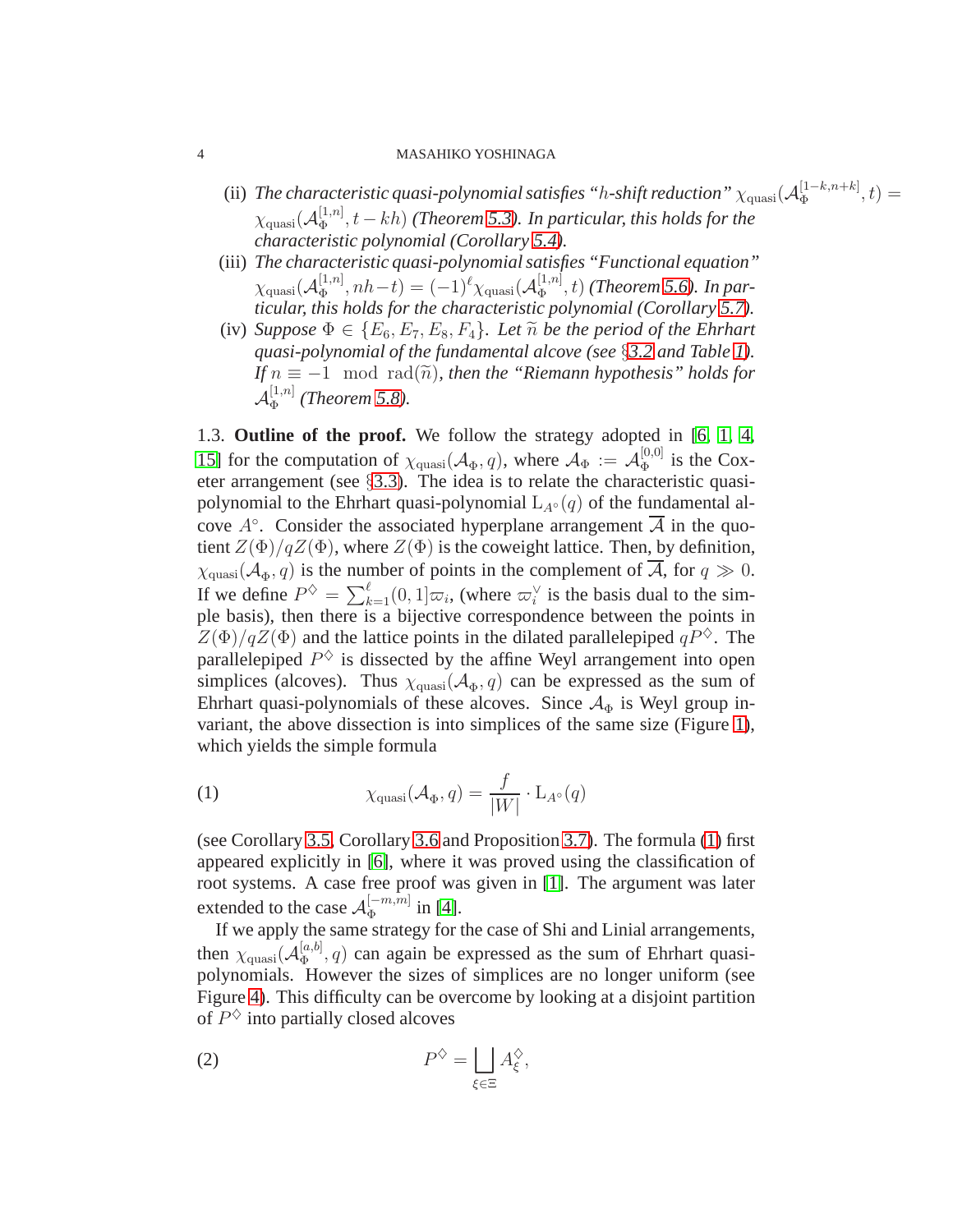(see §[2.4](#page-7-0) for details). Then obviously we have a partition of lattice points

<span id="page-4-0"></span>(3) 
$$
qP^{\diamondsuit} \cap Z(\Phi) = \bigsqcup_{\xi \in \Xi} (qA_{\xi}^{\diamondsuit} \cap Z(\Phi)),
$$

which we will call a Worpitzky partition. The number of lattice points contained in  $qA_{\xi}^{\diamondsuit}$  is expressed as

(4) 
$$
L_{A_{\xi}^{\diamondsuit}}(q) = L_{\overline{A^{\circ}}}(q - \mathrm{asc}(A_{\xi}^{\diamondsuit})),
$$

(Lemma [4.9\)](#page-18-1), where  $asc(A_{\xi}^{\circ})$  is a certain integer (Definition [4.1](#page-16-2) and [\(35\)](#page-17-0)). The key result (Theorem [4.7\)](#page-17-1) in the proof of our main results is that the distribution of the quantity  $asc(A_{\xi}^{\circ})$  is given by the generalized Eulerian polynomial  $R_{\Phi}(t)$  (Definition [4.4\)](#page-17-2) introduced by Lam and Postnikov [\[16\]](#page-26-8). Using the shift operator  $S$  (§[2.5\)](#page-8-0), the partition [\(3\)](#page-4-0) implies the formula,

<span id="page-4-1"></span>(5) 
$$
q^{\ell} = (\mathcal{R}_{\Phi}(S) \mathcal{L}_{\overline{A^{\circ}}})(q).
$$

In the case  $\Phi = A_{\ell}$ , the polynomial  $R_{\Phi}(t)$  is equal to the classical Eulerian polynomial. Then the above formula [\(5\)](#page-4-1) is known as the Worpitzky identity [\[26,](#page-26-9) [8\]](#page-26-10). Hence [\(5\)](#page-4-1) can be considered as a generalization of Worpitzky identity and [\(3\)](#page-4-0) as its lattice points interpretation.

Using these results, the characteristic quasi-polynomials for Shi and Linial arrangements have expressions similar to the Worpitzky identity [\(5\)](#page-4-1). We have

(6) 
$$
\chi_{\text{quasi}}(\mathcal{A}_{\Phi}^{[1-k,k]}, q) = (S^{kh} \, \text{R}_{\Phi}(S) \, \text{L}_{\overline{A^{\circ}}})(q) = (q - kh)^{\ell}, \chi_{\text{quasi}}(\mathcal{A}_{\Phi}^{[1-k,n+k]}, q) = (S^{kh} \, \text{R}_{\Phi}(S^{n+1}) \, \text{L}_{\overline{A^{\circ}}})(q),
$$

(Theorem [5.1,](#page-20-2) Theorem [5.3\)](#page-22-1). Using these expressions, the functional equation is obtained from the duality of the generalized Eulerian polynomial

(7) 
$$
t^h \operatorname{R}_{\Phi}(\frac{1}{t}) = \operatorname{R}_{\Phi}(t),
$$

(Proposition 4.5).

If  $n \equiv -1 \mod \text{rad}(\tilde{n})$ , then  $1 + n$  is divisible by  $\text{rad}(\tilde{n})$ . Hence  $gcd(q, \tilde{n}) = 1$  implies  $gcd(q - k(n + 1), \tilde{n}) = 1$  for  $k \in \mathbb{Z}$ . This enables us to simplify the expression of the characteristic polynomial  $\chi(A_{\Phi}^{[1,n]}$  $\Phi^{[1,n]},t).$ Using techniques similar to those in Postnikov, Stanley and Athanasiadis [\[19,](#page-26-5) [3\]](#page-25-4), we can verify the "Riemann hypothesis" for such parameters  $n$ .

The paper is organized as follows. §[2](#page-5-0) contains background materials on root systems, characteristic quasi-polynomials and the Eulerian polynomial. The partition of the fundamental parallelepiped, which will play an important role later, is introduced in §[2.4](#page-7-0) (Definition [2.3\)](#page-7-1). In §[3](#page-11-0) the relation between the Ehrhart quasi-polynomial of the fundamental alcove and the characteristic quasi-polynomial is discussed. In §[4](#page-16-0) we first summarize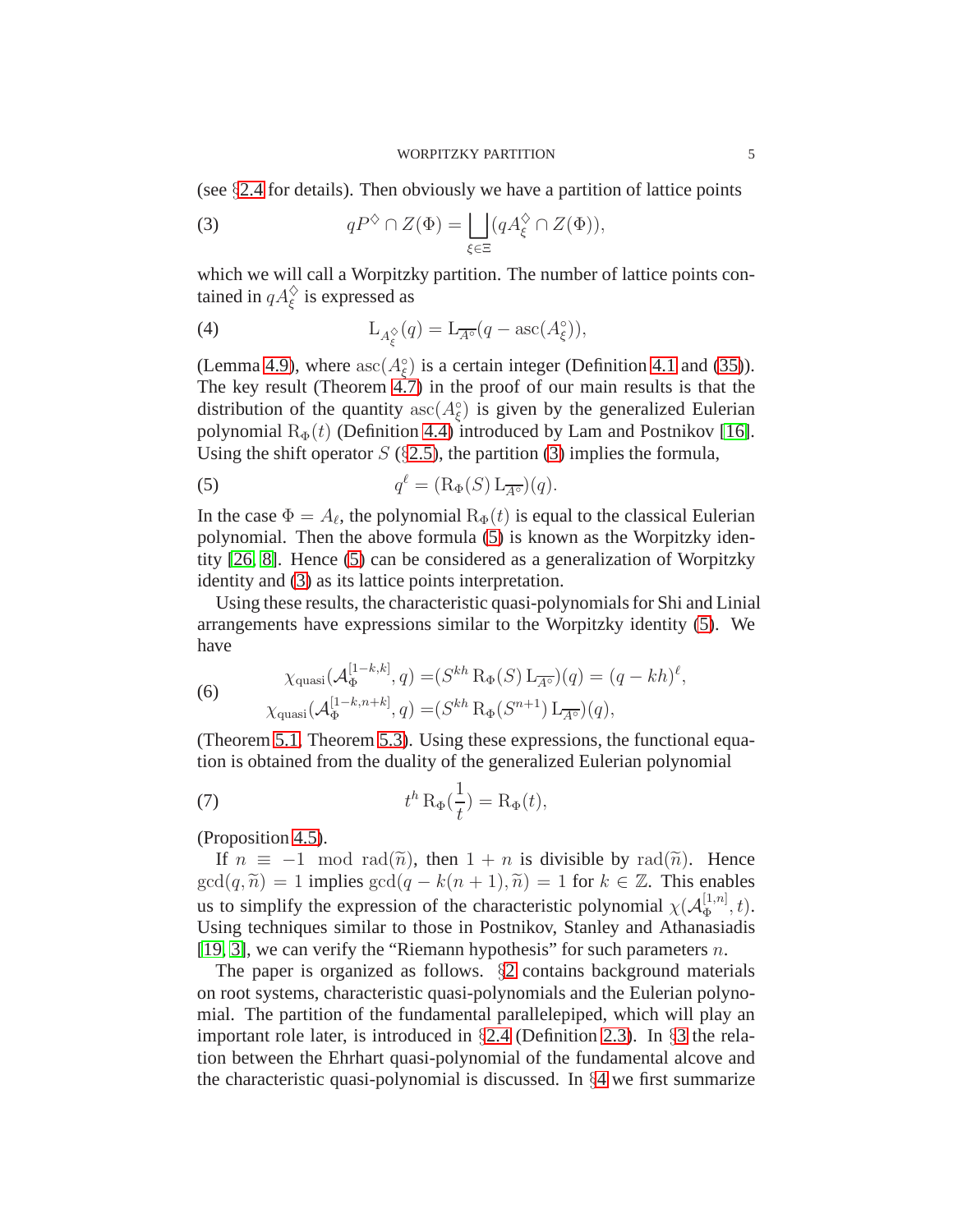basic properties of the generalized Eulerian polynomial  $R_{\Phi}(t)$  introduced by Lam and Postnikov [\[16\]](#page-26-8). Then we introduce Worpitzky partitions of the lattice points which provide a Worpitzky-type identity (Theorem [4.8\)](#page-18-2). We also give an explicit example of the Worpitzky partition for  $\Phi = B_2$ . In §[5,](#page-20-0) we obtain formulae for characteristic quasi-polynomials by modifying the Worpitzky-type identity. Using these formulae, we prove our main results.

# 2. BACKGROUND

<span id="page-5-1"></span><span id="page-5-0"></span>2.1. **Quasi-polynomials with** gcd-**property.** A function  $f : \mathbb{Z} \longrightarrow \mathbb{Z}$  is called a *quasi-polynomial* if there exist  $\tilde{n} > 0$  and polynomials  $g_1(t), g_2(t), \ldots, g_{\tilde{n}}(t) \in$  $\mathbb{Z}[t]$  such that

$$
f(q) = g_r(q), \text{ if } q \equiv r \mod \tilde{n},
$$

 $(1 \leq r \leq \tilde{n})$ . The minimal such  $\tilde{n}$  is called the period of the quasipolynomial f.

Moreover, the function  $f : \mathbb{Z} \longrightarrow \mathbb{Z}$  is said to be a *quasi-polynomial with* gcd-*property* if the polynomial  $g_r(t)$  depends on r only through  $gcd(r, \tilde{n})$ . In other words,  $g_{r_1}(t) = g_{r_2}(t)$  if  $gcd(r_1, \widetilde{n}) = gcd(r_2, \widetilde{n}).$ 

<span id="page-5-2"></span>2.2. Arrangements and characteristic quasi-polynomials. Let  $L \simeq \mathbb{Z}^{\ell}$ be a lattice and  $L^{\vee} = \text{Hom}_{\mathbb{Z}}(L, \mathbb{Z})$  be the dual lattice. Given  $\alpha_1, \dots, \alpha_n \in$  $L^{\vee}$  and integers  $k_1, \ldots, k_n \in \mathbb{Z}$ , we can associate a hyperplane arrangement  $\mathcal{A} = \{H_1, \ldots, H_n\}$  in  $\mathbb{R}^{\ell} \simeq L \otimes_{\mathbb{A}} \mathbb{R}$ , with  $H_i = \{x \in L \otimes \mathbb{R} \mid \alpha_i(x) = k_i\}.$ For a positive integer  $q > 0$ , define

(8) 
$$
M(\mathcal{A}; q) := \{ \overline{x} \in L/qL \mid \forall i, \alpha(x) \not\equiv k_i \mod q \}.
$$

Kamiya, Takemura and Terao proved the following.

<span id="page-5-3"></span>**Theorem 2.1.** ([\[13,](#page-26-11) [14\]](#page-26-12)*) There exist*  $q_0 > 0$  *and a quasi-polynomial*  $\chi_{\text{quasi}}(\mathcal{A}, t)$ *with* gcd-property such that  $\#M(\mathcal{A}, q) = \chi_{\text{quasi}}(\mathcal{A}, q)$  *for*  $q > q_0$ *.* 

More precisely, there exists a period  $\tilde{n}$  and a polynomial  $g_d(t) \in \mathbb{Z}[t]$  for each divisor  $d\widetilde{n}$  such that

$$
\#M(\mathcal{A};q)=g_d(q),
$$

for  $q > q_0$ , where  $d = \gcd(\widetilde{n}, q)$ .

One of the most important invariants of a hyperplane arrangement  $A$  is the characteristic polynomial  $\chi(A, t) \in \mathbb{A}[t]$  (see [\[18\]](#page-26-13) for the definition and basic properties). The characteristic polynomial is one of the polynomials given by Theorem [2.1](#page-5-3) (see also [\[3,](#page-25-4) Theorem 2.1]), specifically,

(9) 
$$
\chi(\mathcal{A},t)=g_1(t).
$$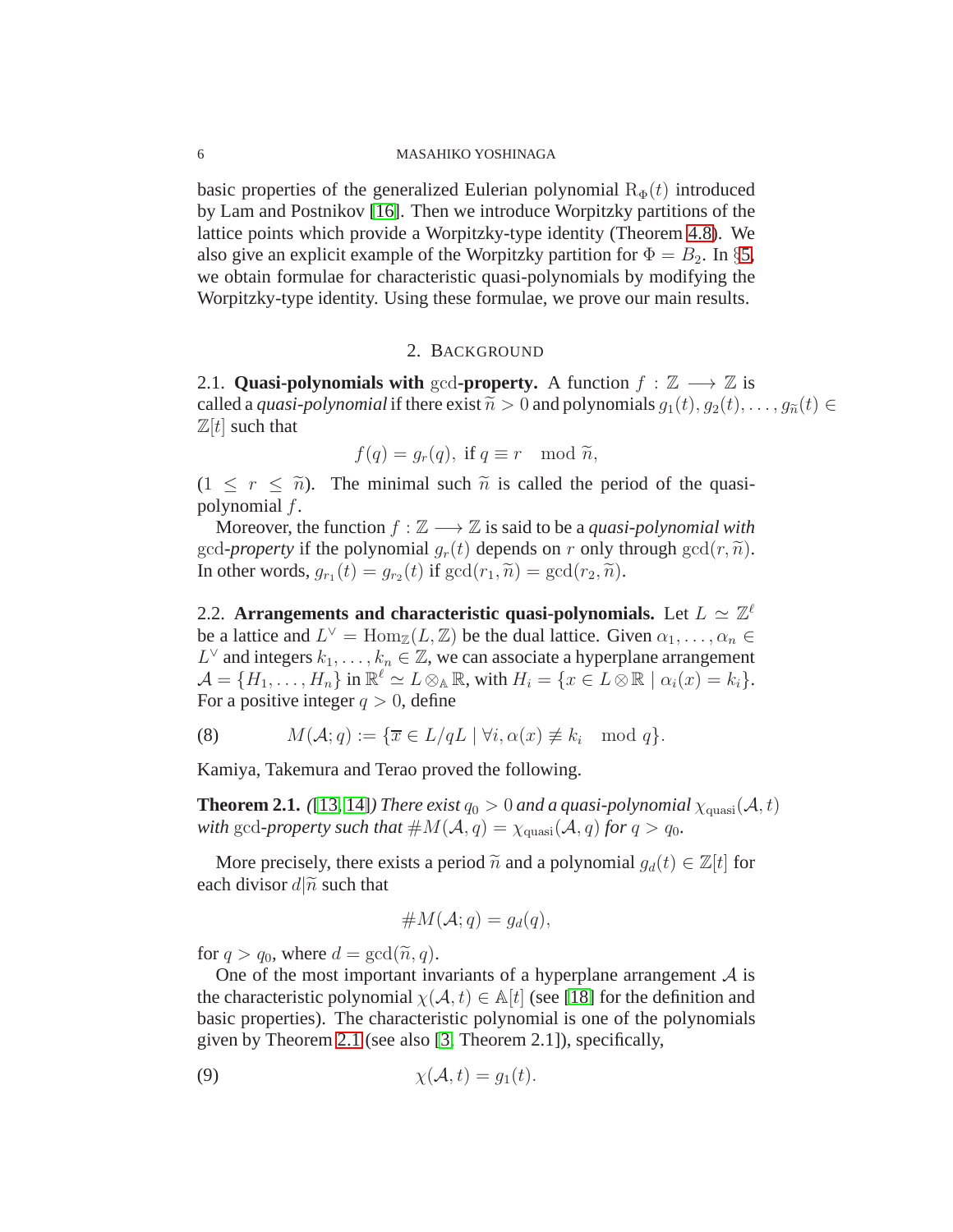#### WORPITZKY PARTITION 7

<span id="page-6-0"></span>2.3. **Root systems.** Let  $V = \mathbb{R}^{\ell}$  be the Euclidean space with inner product  $(\cdot, \cdot)$ . Let  $\Phi \subset V$  be an irreducible root system with exponents  $e_1, \ldots, e_\ell$ , Coxeter number h and Weyl group W. For any integer  $k \in \mathbb{Z}$  and  $\alpha \in \Phi^+$ , the affine hyperplane  $H_{\alpha,k}$  is defined by

(10) 
$$
H_{\alpha,k} = \{x \in V \mid (\alpha, x) = k\}.
$$

Fix a positive system  $\Phi^+ \subset \Phi$  and the set of simple roots  $\Delta = \{\alpha_1, \ldots, \alpha_\ell\} \subset$  $\Phi^+$ . The highest root, denoted by  $\widetilde{\alpha} \in \Phi^+$ , can be expressed as a linear combination  $\tilde{\alpha} = \sum_{i=1}^{\ell} c_i \alpha_i$  ( $c_i \in \mathbb{Z}_{>0}$ ). We also set  $\alpha_0 := -\tilde{\alpha}$  and  $c_0 := 1$ .<br>Then we have the linear relation

(11) 
$$
c_0\alpha_0 + c_1\alpha + \cdots + c_\ell\alpha_\ell = 0.
$$

The coweight lattice  $Z(\Phi)$  and the coroot lattice  $\dot{Q}(\Phi)$  are defined as follows.

<span id="page-6-1"></span>
$$
Z(\Phi) = \{x \in V \mid (\alpha_i, x) \in \mathbb{Z}, \alpha_i \in \Delta\},\
$$

$$
\tilde{Q}(\Phi) = \sum_{\alpha \in \Phi} \mathbb{Z} \cdot \frac{2\alpha}{(\alpha, \alpha)}.
$$

The coroot lattice  $\dot{Q}(\Phi)$  is a finite index subgroup of the coweight lattice  $Z(\Phi)$ . The index  $\#\frac{Z(\Phi)}{\tilde{Q}(\Phi)} = f$  is called the *index of connection*.

Let  $\varpi_i^{\vee} \in Z(\Phi)$  be the dual basis to the simple roots  $\alpha_1, \ldots, \alpha_{\ell}$ , that is,  $(\alpha_i, \varpi_j^{\vee}) = \delta_{ij}$ . Then  $Z(\Phi)$  is a free abelian group generated by  $\varpi_1^{\vee}, \ldots, \varpi_{\ell}^{\vee}$ . We also have  $c_i = (\varpi_i^{\vee}, \widetilde{\alpha}).$ 

A connected component of  $V \setminus \bigcup H_{\alpha,k}$  is called an *alcove*. Let us  $\alpha \in \Phi^+$ k∈Z

define the fundamental alcove  $A<sup>°</sup>$  by

$$
A^{\circ} = \left\{ x \in V \mid \begin{array}{l} (\alpha_i, x) > 0, & (1 \le i \le \ell) \\ (\widetilde{\alpha}, x) < 1 \end{array} \right\}
$$

$$
= \left\{ x \in V \mid \begin{array}{l} (\alpha_i, x) > 0, & (1 \le i \le \ell) \\ (\alpha_0, x) > -1 \end{array} \right\}
$$

.

The closure  $A^\circ = \{x \in V \mid (\alpha_i, x) \ge 0 \ (1 \le i \le \ell), \ (\tilde{\alpha}, x) \le 1\}$  is the convex hull of  $0, \frac{\varpi_1^{\vee}}{c_1}, \ldots, \frac{\varpi_{\ell}^{\vee}}{c_{\ell}} \in V$ . The closed alcove  $\overline{A^{\circ}}$  is a simplex. The supporting hyperplanes of facets of  $\overline{A^{\circ}}$  are  $H_{\alpha_1,0}, \ldots, H_{\alpha_\ell,0}, H_{\alpha,1}$ . We note that  $\overline{A^\circ}$  is a fundamental domain of the affine Weyl group  $\breve{W}_{\rm aff}=W\ltimes \breve{Q}(\Phi).$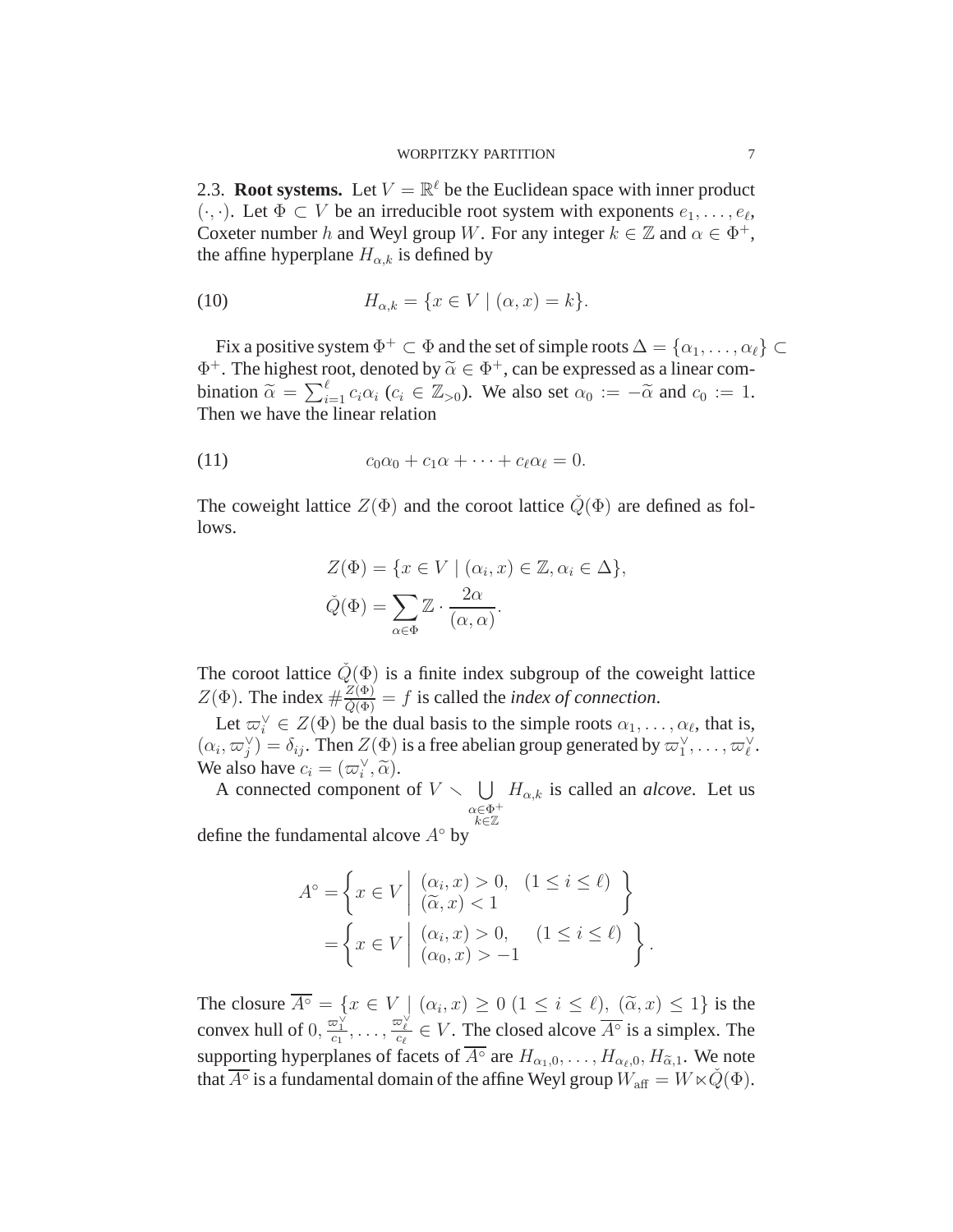Let  $P^{\diamondsuit}$  denote the fundamental domain of the coweight lattice  $Z(\Phi)$  defined by

<span id="page-7-3"></span>(12) 
$$
P^{\diamondsuit} = \sum_{i=1}^{\ell} (0, 1] \varpi_i^{\vee} = \{ x \in V \mid 0 < (\alpha_i, x) \le 1, i = 1, ..., \ell \}.
$$

Here we summarize without proofs some useful facts on root systems [\[12\]](#page-26-14).

**Proposition 2.2.** (i) 
$$
c_0 + c_1 + \cdots + c_\ell = h
$$
.  
\n(ii)  $\frac{|W|}{f} = \frac{\text{vol}(P^{\diamondsuit})}{\text{vol}(A^{\diamond})} = l! \cdot c_1 \cdot c_2 \cdots c_\ell$ .  
\n(iii)  $|\Phi^+| = \frac{\ell h}{2}$ .

<span id="page-7-0"></span>2.4. **Partition of the fundamental parallelepiped.** Let us consider the set of alcoves contained in  $P^{\diamondsuit}$ , denoted by  $\{A^{\circ}_{\xi} \mid \xi \in \Xi\}$ , where  $\Xi$  is a finite set with  $|\Xi| = \frac{|W|}{f}$  $\frac{W}{f}$  (by Proposition 2.2 (ii)). In other words,

(13) 
$$
P^{\diamondsuit} \setminus \bigcup_{\alpha \in \Phi^+, k \in \mathbb{Z}} H_{\alpha,k} = \bigsqcup_{\xi \in \Xi} A_{\xi}^{\circ}.
$$

Each  $A_{\xi}^{\circ}$  can be written uniquely as

(14) 
$$
A_{\xi}^{\circ} = \left\{ x \in V \middle| \begin{array}{ll} (\alpha, x) > k_{\alpha} & \text{for } \alpha \in I \\ (\beta, x) < k_{\beta} & \text{for } \beta \in J \end{array} \right\},
$$

for some positive roots  $I, J \subset \Phi^+$  with  $|I \sqcup J| = \ell + 1$ , and  $k_\alpha, k_\beta \in \mathbb{Z}$  ( $\alpha \in$  $I, \beta \in J$ ). By definition, the facets of  $\overline{A_{\xi}^{\circ}}$  are supported by the hyperplanes  $H_{\alpha,k_{\alpha}} \ (\alpha \in I)$  and  $H_{\beta,k_{\beta}} \ (\beta \in J)$ .

<span id="page-7-1"></span>**Definition 2.3.** With notation as above, let us define the partially closed alcove  $A_{\varepsilon}^{\diamondsuit}$  $_\xi^\diamond$  by

<span id="page-7-4"></span>(15) 
$$
A_{\xi}^{\diamondsuit} := \left\{ x \in V \middle| \begin{array}{ll} (\alpha, x) > k_{\alpha} & \text{for } \alpha \in I \\ (\beta, x) \leq k_{\beta} & \text{for } \beta \in J \end{array} \right\}.
$$

Obviously, the interior of  $A_{\varepsilon}^{\diamondsuit}$  $\frac{\diamond}{\xi}$  is  $A_{\xi}^{\circ}$ . Although  $A_{\xi}^{\diamond}$  $\frac{\diamond}{\xi}$  is not a closure of  $A_{\xi}^{\circ}$ ,  $A_{\xi}^{\Diamond}$  may be considered as the partial closure of  $A_{\xi}^{\circ}$ .

<span id="page-7-2"></span>**Proposition 2.4.** Let  $\rho = \sum_{i=1}^{\ell} \varpi_i^{\vee}$ . Then  $x \in A_{\xi}^{\diamondsuit}$ ξ *if and only if for sufficiently small*  $0 < \varepsilon \ll 1$ ,  $x - \varepsilon \cdot \rho \in A_{\xi}^{\circ}$ , (that is, there exists  $\varepsilon_0 > 0$  *such that if*  $0 < \varepsilon < \varepsilon_0$ *, then*  $x - \varepsilon \cdot \rho \in A_{\xi}^{\circ}$ *).* 

*Proof.* Straightforward. □

From Proposition [2.4,](#page-7-2) we have a partition of  $P^{\diamondsuit}$ .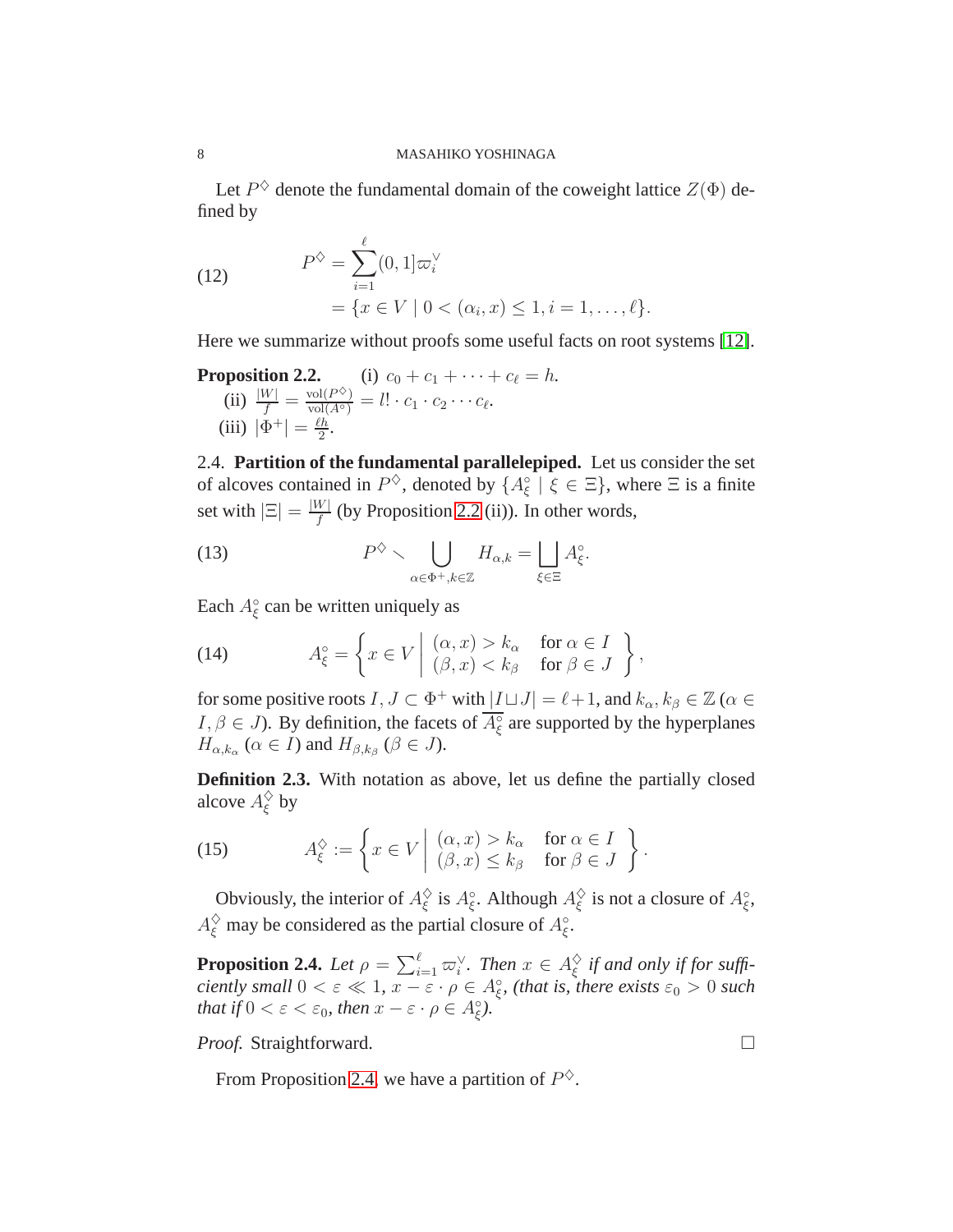# <span id="page-8-3"></span>**Proposition 2.5.**

<span id="page-8-2"></span>(16) 
$$
P^{\diamondsuit} = \bigsqcup_{\xi \in \Xi} A_{\xi}^{\diamondsuit}.
$$

*Proof.* It is enough to show that each  $x \in P^{\diamondsuit}$  is contained in the unique  $A^\diamond_\varepsilon$  $\frac{\diamond}{\xi}$ . Let  $x \in P^{\diamond}$ . Then for sufficiently small  $\varepsilon > 0$ ,  $(\alpha, x - \varepsilon \cdot \rho) \notin \mathbb{Z}$ for all  $\alpha \in \Phi^+$ , hence  $x - \varepsilon \cdot \rho$  is contained in the unique alcove  $A_{\xi}^{\circ}$ . By Proposition [2.4,](#page-7-2) x is contained in the corresponding  $A_{\xi}^{\diamondsuit}$ ξ .

<span id="page-8-0"></span>2.5. **Shift operator and "Riemann hypothesis".** Let  $a, b \in \mathbb{Z}$  be integers with  $a \leq b$ . Let us denote by  $\mathcal{A}_{\Phi}^{[a,b]}$  $\Phi_{\Phi}^{[a,0]}$  the hyperplane arrangement

$$
\mathcal{A}_{\Phi}^{[a,b]} = \{H_{\alpha,k} \mid \alpha \in \Phi^+, k \in \mathbb{Z}, a \leq k \leq b\}.
$$

By Proposition 2.2 (iii), we have  $|\mathcal{A}_{\Phi}^{[a,b]}| = \frac{\ell \cdot h \cdot (b-a+1)}{2}$  $\frac{a+1}{2}$ . For special cases, the characteristic polynomial  $\chi(\mathcal{A}_{\Phi}^{[a,b]}$  $\mathbb{E}_{\Phi}^{[a,0]}$ , t) factors.

**Theorem 2.6.** (i) If 
$$
k \ge 0
$$
, then  $\chi(A_{\Phi}^{[-k,k]}, t) = \prod_{i=1}^{\ell} (t - e_i - kh)$ .  
(ii) If  $k \ge 1$ , then  $\chi(A_{\Phi}^{[1-k,k]}, t) = (t - kh)^{\ell}$ .

The above result had been conjectured by Edelman and Reiner [\[9\]](#page-26-4). Theorem 2.6 (i) was proved in [\[4\]](#page-25-3) by using lattice point counting techniques, which will be developed further in this paper. Theorem 2.6 (ii) was proved in [\[27\]](#page-27-1) by use of the theory of free arrangements ([\[9,](#page-26-4) [18,](#page-26-13) [24,](#page-26-15) [25\]](#page-26-16)).

For an interval  $[a, b] \neq [-k, k], [1 - k, k]$ , the characteristic polynomial  $\chi({\cal A}_{\Phi}^{[a,b]}% )$  $\mathbb{R}^{[a,0]}$ , t) does not factor in general. Postnikov and Stanley pose the following "Riemann hypothesis".

<span id="page-8-1"></span>**Conjecture 2.7.** *(*[\[19,](#page-26-5) Conjecture 9.14]*) Let*  $a, b \in \mathbb{Z}$  *with*  $a \leq 1 \leq b$ *.* Suppose  $a + b \geq 1$ . Then every root  $t \in \mathbb{C}$  of the equation  $\chi(A_{\Phi}^{[a,b]})$  $\binom{[a,0]}{\Phi}, t) = 0$ *satisfies* Re  $t = \frac{h(b-a+1)}{2}$  $\frac{a+1}{2}$ .

Conjecture [2.7](#page-8-1) has been proved by Stanley, Postnikov and Athanasiadis in [\[3,](#page-25-4) [19\]](#page-26-5) for  $\Phi \in \{A_{\ell}, B_{\ell}, C_{\ell}, D_{\ell}, G_2\}$ . We recall their results.

Let  $f : \mathbb{N} \longrightarrow \mathbb{R}$  be a partial function, that is, a function defined on a subset of N. Define the action of the *shift operator* S by

$$
(Sf)(t) = f(t-1).
$$

More generally, for a polynomial  $P(S) = \sum_{k} a_k S^k$  in S, the action is defined by

$$
(P(S)f)(t) = \sum_{k} a_k f(t - k).
$$

<span id="page-8-4"></span>**Proposition 2.8.** *Let*  $g(S) \in \mathbb{R}[S]$  *and*  $f(t) \in \mathbb{R}[t]$ *. Suppose* deg  $f = n$ *. Then*  $g(S)f = 0$  *if and only if*  $(1 - S)^{n+1}|g(S)$ *.*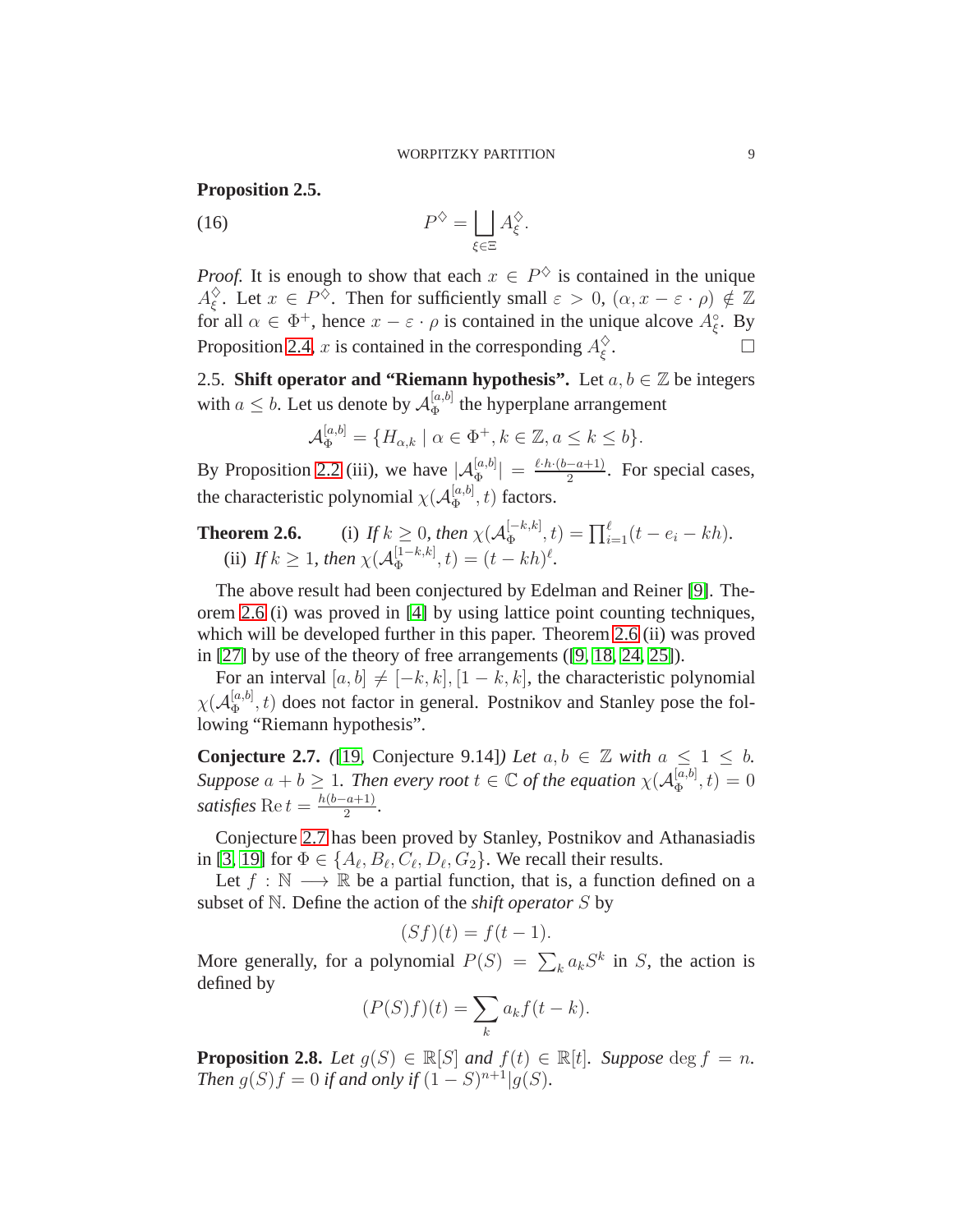*Proof.* First note that since  $(1 - S)f(t) = f(t) - f(t-1)$  is the difference operator,  $deg((1 - S)f) = n - 1$ . Suppose  $(1 - S)^{n+1}|g(S)$ . Then by induction, it is easily seen that  $(1 - S)^{n+1} f = 0$ . Hence  $g(S) f = 0$ .

Conversely, suppose  $g(S)f = 0$ . Consider the Taylor expansion of  $g(S)$ at  $S = 1$ . Set  $g(S) = b_0 + b_1(S - 1) + b_2(S - 1)^2 + \cdots + b_n(S - 1)^n$  +  $(S-1)^{n+1}\widetilde{g}(S)$ . Since  $(S-1)^{n+1}f=0$ , we have

<span id="page-9-0"></span>(17)  $(b_0 + b_1(S - 1) + b_2(S - 1)^2 + \cdots + b_n(S - 1)^n) f = 0.$ 

Set  $f(t) = r_0 t^n + r_1 t^{n-1} + \cdots + r_n$  with  $r_0 \neq 0$ . The coefficient of the term of degree n in [\(17\)](#page-9-0) is  $b_0r_0$ . Hence  $b_0 = 0$ . Similarly,  $b_1 = \cdots = b_n = 0$ , and we have  $g(S) = (S - 1)^{n+1} \widetilde{g}(S)$ .

The shift operator can be used to express characteristic polynomials.

# **Theorem 2.9.** *(*[\[3,](#page-25-4) [19\]](#page-26-5)*).*

- (1) Let  $n \geq 1$  and  $k \geq 0$ . For the cases  $\Phi \in \{A_{\ell}, B_{\ell}, C_{\ell}, D_{\ell}\},\$  $\chi (\mathcal{A}_\Phi^{[1-k,n+k]}$  $\mathcal{A}_{\Phi}^{[1-k,n+k]},t)=\chi(\mathcal{A}_{\Phi}^{[1,n]}% )\geq\chi(\mathcal{A}_{\Phi}^{[1,n]})\label{eq:varphi}%$  $_{\Phi}^{[1,n]}, t - kh).$
- (2) Let  $n \geq 1$ . Then the characteristic polynomial  $\chi(A_{\Phi}^{[1,n]})$  $\left(\frac{1}{\Phi}, n\right]$ , t) has the *following expression.* (i) *For*  $\Phi = A_{\ell}$ ,

 $t^{\ell}.$ 

(18) 
$$
\chi(\mathcal{A}_{A_{\ell}}^{[1,n]},t) = \left(\frac{1+S+S^2+\cdots+S^n}{1+n}\right)^{\ell+1}
$$

<span id="page-9-1"></span>(ii) For 
$$
\Phi = B_\ell
$$
 or  $C_\ell$ ,

$$
\int \frac{4S(1+S^2)}{S}
$$

(19)

$$
\chi(\mathcal{A}_{\Phi}^{[1,n]},t) = \begin{cases} \frac{4S(1+S^2+S^4+\cdots+S^{2n})^{\ell-1}(1+S^2+S^4+\cdots+S^{n-1})^2}{(1+n)^{\ell+1}}t^{\ell}, & \text{if } n \text{ odd,} \\ \frac{(1+S^2+S^4+\cdots+S^{2n})^{\ell-1}(1+S^2+S^4+\cdots+S^n)^2}{(1+n)^{\ell+1}}t^{\ell}, & \text{if } n \text{ even.} \end{cases}
$$

$$
(iii) For \Phi = D_{\ell},
$$

$$
\chi(\mathcal{A}_{D_{\ell}}^{[1,n]},t) = \begin{cases} \frac{8S(1+S^2)(1+S^2+S^4+\cdots+S^{2n})^{\ell-3}(1+S^2+S^4+\cdots+S^{n-1})^4}{(1+n)^{\ell+1}}t^{\ell}, & \text{if } n \text{ odd}, \\ \frac{(1+S^2+S^4+\cdots+S^{2n})^{\ell-3}(1+S^2+S^4+\cdots+S^{n})^4}{(1+n)^{\ell+1}}t^{\ell}, & \text{if } n \text{ even}. \end{cases}
$$

Owing to the next result, the above expressions implies Conjecture [2.7](#page-8-1) for  $\mathcal{A}_{\Phi}^{[a,b]}$  with  $\Phi = A_{\ell}, B_{\ell}, C_{\ell}$ , or  $D_{\ell}$  and  $a + b \geq 2$ .

<span id="page-9-2"></span>**Lemma 2.10.** *(*[\[19,](#page-26-5) Lemma 9.13]*) Let*  $f(t) \in \mathbb{C}[t]$ *. Suppose all the roots of the equation*  $f(t) = 0$  *have real part equal to a. Let*  $g(S) \in \mathbb{C}[S]$ *be a polynomial such that every root of the equation*  $q(z) = 0$  *satisfies*  $|z| = 1$ . Then all roots of the equation  $(q(S)f)(t) = 0$  have real part equal *to*  $a + \frac{\deg g}{2}$  $\frac{2}{2}$ .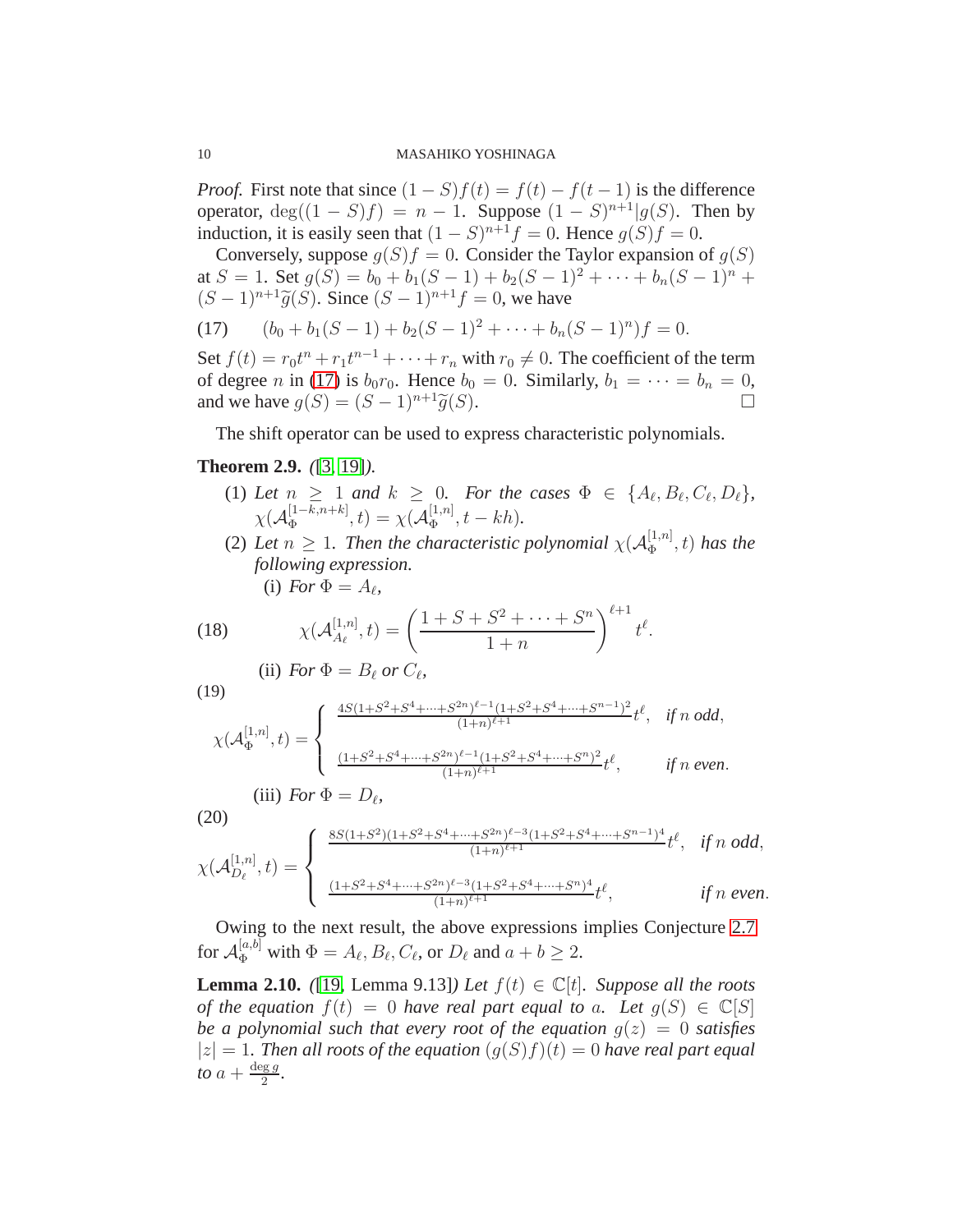- *Remark* 2.11. (1) The "Riemann hypothesis" for the special case  $a +$  $b = 1$  is a consequence of Theorem 2.6 (ii).
	- (2) Conjecture [2.7](#page-8-1) implies the "functional equation" ([\[19,](#page-26-5) (9.12)])

(21) 
$$
\chi(\mathcal{A}_{\Phi}^{[a,b]}, h(b-a+1)-t) = (-1)^{\ell} \chi(\mathcal{A}_{\Phi}^{[a,b]}, t),
$$

<span id="page-10-1"></span>for  $a \leq 1 \leq b$  satisfying  $a + b \geq 1$ . The relation [\(21\)](#page-10-1) for characteristic quasi-polynomials will be proved later (Theorem [5.6](#page-23-2) and Corollary [5.7\)](#page-24-1).

(3) The "functional equation " [\(21\)](#page-10-1) is also valid for the case  $[a, b] =$  $[-k, k]$ , owing to the duality of exponents  $e_i + e_{\ell-i+1} = h$ .

<span id="page-10-0"></span>2.6. **Eulerian polynomial.** The Eulerian polynomial was originally introduced by Euler for the purpose of describing the special value of the zeta function  $\zeta(n)$  at negative integers  $n < 0$  [\[11\]](#page-26-17). Currently, it plays an important role in enumerative combinatorics [\[22\]](#page-26-18).

# **Definition 2.12.** For a permutation  $\sigma \in \mathfrak{S}_n$ , define

$$
a(\sigma) = \#\{i \mid 1 \le i \le n-1, \sigma(i) < \sigma(i+1)\},\
$$

$$
d(\sigma) = \#\{i \mid 1 \le i \le n-1, \sigma(i) > \sigma(i+1)\}.
$$

Then

$$
A(n,k) = \#\{\sigma \in \mathfrak{S}_n \mid a(\sigma) = k - 1\},\
$$

 $(1 \leq k \leq n-1)$  is called the *Eulerian number* and the generating polynomial

$$
A_n(t) = \sum_{k=1}^n A(n,k)t^k = \sum_{\sigma \in \mathfrak{S}_n} t^{1+a(\sigma)}
$$

is called the *Eulerian polynomial*. It is easily seen that  $A(n, k) = A(n, n - 1)$  $k + 1$ ). It follows immediately that  $t^{n+1} \mathcal{A}_n(\frac{1}{t})$  $\frac{1}{t}$ ) = A<sub>n</sub>(t). The first eight Eulerian polynomials are as follows.

$$
A_1(t) = t
$$
  
\n
$$
A_2(t) = t + t^2
$$
  
\n
$$
A_3(t) = t + 4t^2 + t^3
$$
  
\n
$$
A_4(t) = t + 11t^2 + 11t^3 + t^4
$$
  
\n
$$
A_5(t) = t + 26t^2 + 66t^3 + 26t^4 + t^5
$$
  
\n
$$
A_6(t) = t + 57t^2 + 302t^3 + 302t^4 + 57t^5 + t^6
$$
  
\n
$$
A_7(t) = t + 120t^2 + 1191t^3 + 2416t^4 + 1191t^5 + 120t^6 + t^7
$$
  
\n
$$
A_8(t) = t + 247t^2 + 4293t^3 + 15619t^4 + 15619t^5 + 4293t^6 + 247t^7 + t^8
$$

The next formula is one of the classical results concerning Eulerian numbers.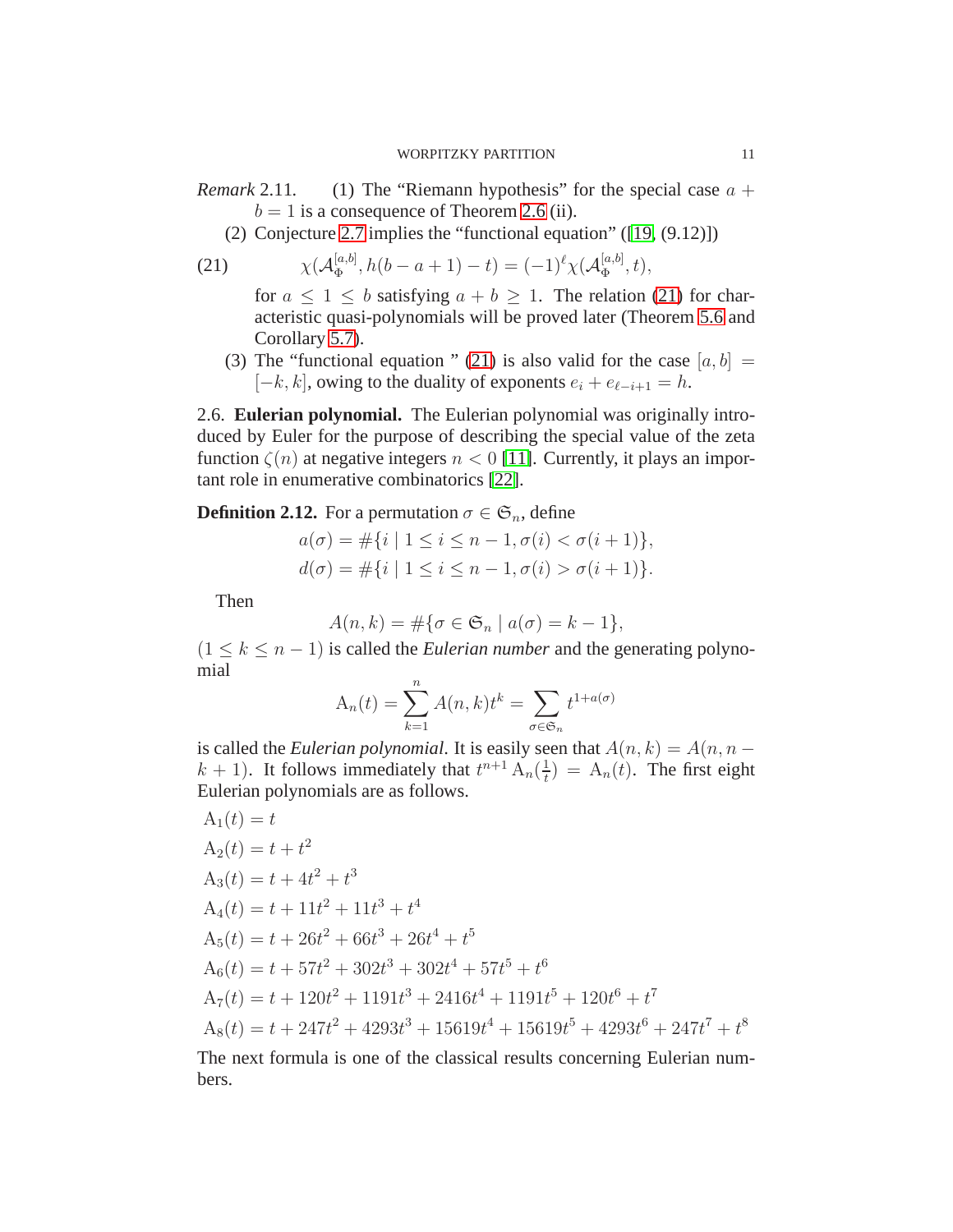**Theorem 2.13.** *(Worpitzky* [\[26\]](#page-26-9)*, see also* [\[8\]](#page-26-10)*)*

<span id="page-11-3"></span>(22) 
$$
t^{n} = \sum_{k=1}^{n} A(n, k) \binom{t+k-1}{n}.
$$

*Remark* 2.14. Using the shift operator S (in  $\S$ [2.5\)](#page-8-0), the Worpitzky identity [\(22\)](#page-11-3) can be reformulated as

<span id="page-11-4"></span>(23) 
$$
t^{n} = A_{n}(S) \frac{(t+n)(t+n-1)\cdots(t+1)}{n!}.
$$

In §[4.2](#page-18-0) we will give another proof of [\(23\)](#page-11-4). The polynomial  $\frac{(t+n)(t+n-1)\cdots(t+1)}{n!}$ is the Ehrhart polynomial of the fundamental alcove for the root system of type  $A_n$ . If we replace it with the Ehrhart quasi-polynomial of the fundamental alcove then we obtain similar formulae for root systems. (See Theorem [4.8](#page-18-2) and Remark [4.10.](#page-19-0))

# <span id="page-11-1"></span><span id="page-11-0"></span>3. EHRHART QUASI-POLYNOMIAL FOR THE FUNDAMENTAL ALCOVE

3.1. **Ehrhart quasi-polynomial.** A convex polytope  $P$  is a convex hull of finitely many points in  $\mathbb{R}^n$ . A polytope  $\mathcal{P} \subset \mathbb{R}^n$  is said to be integral (resp. rational) if all vertices of  $P$  are contained in  $\mathbb{Z}^n$  (resp.  $\mathbb{Q}^n$ ). We denote by  $\mathcal{P}^{\circ}$  the relative interior of  $\mathcal{P}.$ 

Let P be a rational polytope. For a positive integer  $q \in \mathbb{Z}_{>0}$ , define

(24) 
$$
L_{\mathcal{P}}(q) = \#(q\mathcal{P} \cap \mathbb{Z}^n).
$$

Similarly, define  $L_{\mathcal{P}^{\circ}}(q) = \#(q\mathcal{P}^{\circ} \cap \mathbb{Z}^n)$ . These functions are known to be quasi-polynomials ([\[5,](#page-25-5) Theorem 3.23]). (Moreover, the minimal period of the quasi-polynomial divides the least common multiple of the denominators of vertex coordinates.) Thus the value  $L_{\mathcal{P}}(q)$  makes sense for negative q and is related to  $L_{\mathcal{P}^{\circ}}(q)$  by the following reciprocity property

<span id="page-11-5"></span>(25) 
$$
L_{\mathcal{P}}(-q) = (-1)^{\dim \mathcal{P}} L_{\mathcal{P}^{\circ}}(q),
$$

<span id="page-11-2"></span>for  $q > 0$ .

3.2. **Ehrhart quasi-polynomial for**  $\overline{A^{\circ}}$ . Let  $\overline{A^{\circ}}$  be the closed fundamental alcove of type  $\Phi$  (§[2.3\)](#page-6-0). Suter computes the Ehrhart quasi-polynomial  $L_{\overline{A\circ}}(q)$  (with respect to the coweight lattice  $Z(\Phi)$ ) in [\[23\]](#page-26-19) (see also [\[6,](#page-26-7) [1,](#page-25-2) [4,](#page-25-3) [10,](#page-26-20) [15\]](#page-26-6)). See Example 3.2 for (some of) the explicit formulae. Several useful conclusions may be summarized as follows.

#### <span id="page-11-6"></span>**Theorem 3.1.** *(Suter* [\[23\]](#page-26-19)*)*

- (i) *The Ehrhart quasi-polynomial*  $L_{\overline{A}^\circ}(q)$  *has the* gcd-*property*.
- (ii) *The leading coefficient of*  $L_{\overline{A^{\circ}}}(q)$  *is*  $\frac{f}{|W|}$ *.*
- (iii) The minimal period  $\tilde{n}$  is as given in the table (Table [1\)](#page-12-0).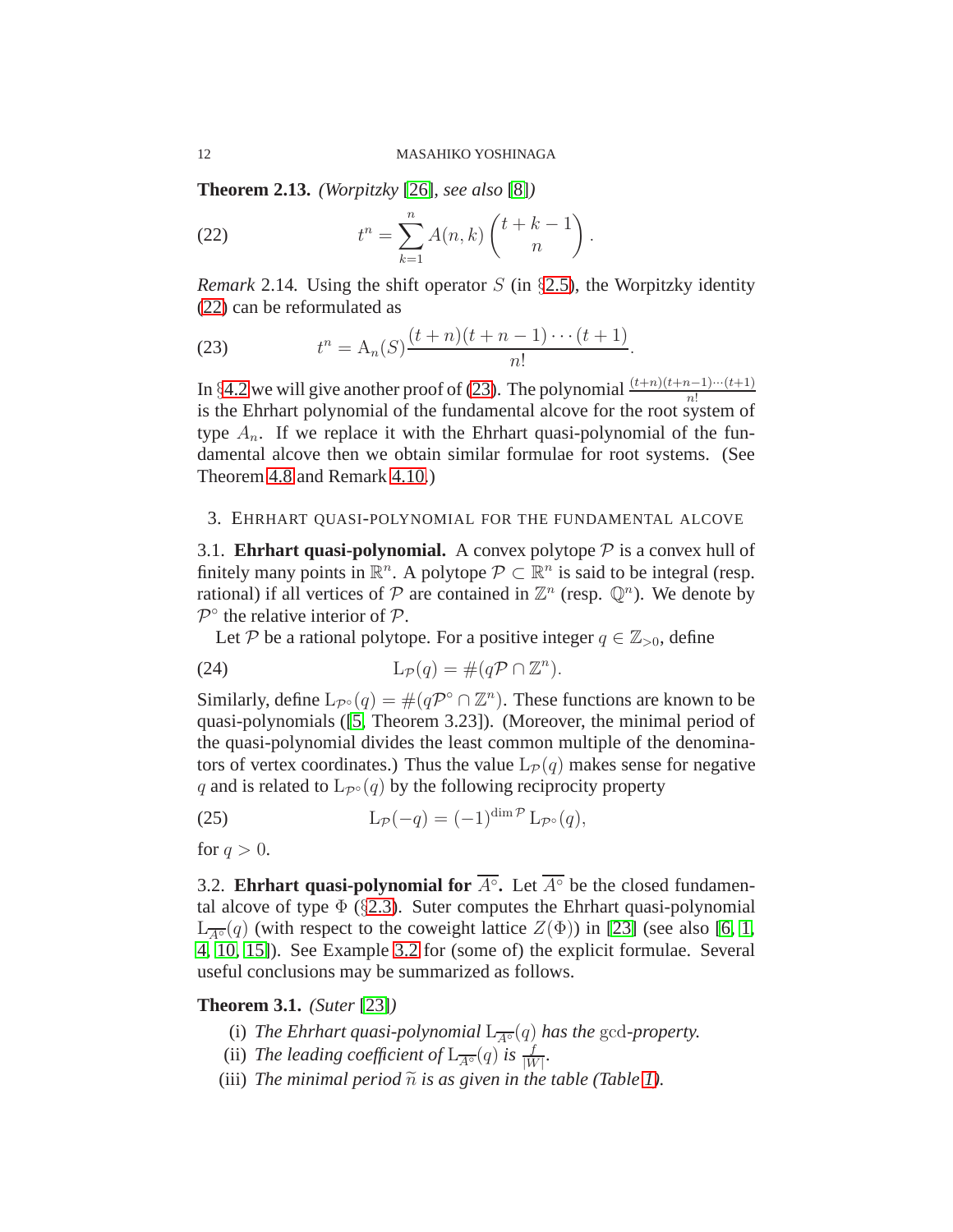(iv) If q is relatively prime to the period  $\tilde{n}$ , then

$$
L_{\overline{A^\circ}}(q) = \frac{f}{|W|}(q + e_1)(q + e_2) \cdots (q + e_\ell).
$$

(v) rad $(\widetilde{n})|h$ , where  $\text{rad}(\widetilde{n}) = \prod_{p:prime,p|\widetilde{n}} p$  is the radical of  $\widetilde{n}$ .

| Φ                    | $e_1,\ldots,e_\ell$                | $c_1, \ldots, c_\ell$   | h          |                | W                                    | $\widetilde{n}$ | rad $(\widetilde{n})$ |
|----------------------|------------------------------------|-------------------------|------------|----------------|--------------------------------------|-----------------|-----------------------|
| $A_{\ell}$           | $1, 2, \ldots, \ell$               | $1, 1, \ldots, 1$       | $\ell + 1$ | $\ell + 1$     | $(\ell + 1)!$                        |                 |                       |
| $B_{\ell}, C_{\ell}$ | $1, 3, 5, \ldots, 2\ell-1$         | $1, 2, 2, \ldots, 2$    | $2\ell$    | $\overline{2}$ | $2^{\ell} \cdot \ell!$               | $\mathfrak{D}$  | 2                     |
| $D_{\ell}$           | $1, 3, 5, \ldots, 2\ell-3, \ell-1$ | $1, 1, 1, 2, \ldots, 2$ | $2\ell-2$  | $\overline{4}$ | $2^{\ell-1} \cdot \ell!$             | $\overline{2}$  | $\mathcal{D}$         |
| $E_6$                | 1, 4, 5, 7, 8, 11                  | 1, 1, 2, 2, 2, 3        | 12         | 3              | $2^7 \cdot 3^4 \cdot 5$              | 6               |                       |
| $E_7$                | 1, 5, 7, 9, 11, 13, 17             | 1, 2, 2, 2, 3, 3, 4     | 18         | $\overline{2}$ | $2^{10} \cdot 3^4 \cdot 5 \cdot 7$   | 12              |                       |
| $E_8$                | 1, 7, 11, 13, 17, 19, 23, 29       | 2, 2, 3, 3, 4, 4, 5, 6  | 30         |                | $2^{14} \cdot 3^5 \cdot 5^2 \cdot 7$ | 60              | 30                    |
| $F_4$                | 1, 5, 7, 11                        | 2, 2, 3, 4              | 12         |                | $2^7 \cdot 3^2$                      | 12              | 6                     |
| $G_2$                | 1.5                                | 2,3                     | 6          |                | $2^2 \cdot 3$                        | 6               |                       |

<span id="page-12-0"></span>TABLE 1. Table of root systems.

**Example 3.2.** (1)  $\Phi = A_{\ell}$ . The closed fundamental alcove  $A^{\circ}$  is the convex hull of  $0, \varpi_1^{\vee}, \ldots, \varpi_{\ell}^{\vee}$ , which is an integral simplex. Hence the period is  $\tilde{n} = 1$ . Moreover,

(26) 
$$
L_{\overline{A^{\circ}}}(t) = \frac{(t+1)(t+2)\cdots(t+\ell)}{\ell!}.
$$

(2)  $\Phi = B_{\ell}$  or  $C_{\ell}$ . The closed fundamental alcove  $\overline{A^{\circ}}$  is the convex hull of  $0, \frac{\varpi_1^{\vee}}{2}, \varpi_2^{\vee}, \ldots, \varpi_{\ell}^{\vee}$ . The period is  $\widetilde{n} = 2$ .

<span id="page-12-1"></span>
$$
\mathcal{L}_{\overline{A^\circ}}(t)=\left\{\begin{array}{ll} \frac{(t+1)(t+3)\cdots(t+2\ell-1)}{2^{\ell-1}\cdot\ell!},& \text{ if } t \text{ is odd} \\ \\ \frac{(t+\ell)\prod_{i=1}^{\ell-1}(t+2i)}{2^{\ell-1}\cdot\ell!},& \text{ if } t \text{ is even.} \end{array}\right.
$$

(3)  $\Phi = D_{\ell}$ . The period is  $\tilde{n} = 2$ .

$$
\mathcal{L}_{\overline{A^\circ}}(t) = \left\{ \begin{array}{ll} \frac{(t+\ell-1)\prod_{i=1}^{\ell-1}(t+2i-1)}{2^{\ell-3} \cdot \ell!}, & \text{if $t$ is odd} \\ & \\ \frac{(t^2+2(\ell-1)+\frac{\ell(\ell-1)}{2}) \cdot \prod_{i=1}^{\ell-2}(t+2i)}{2^{\ell-3} \cdot \ell!}, & \text{if $t$ is even.} \end{array} \right.
$$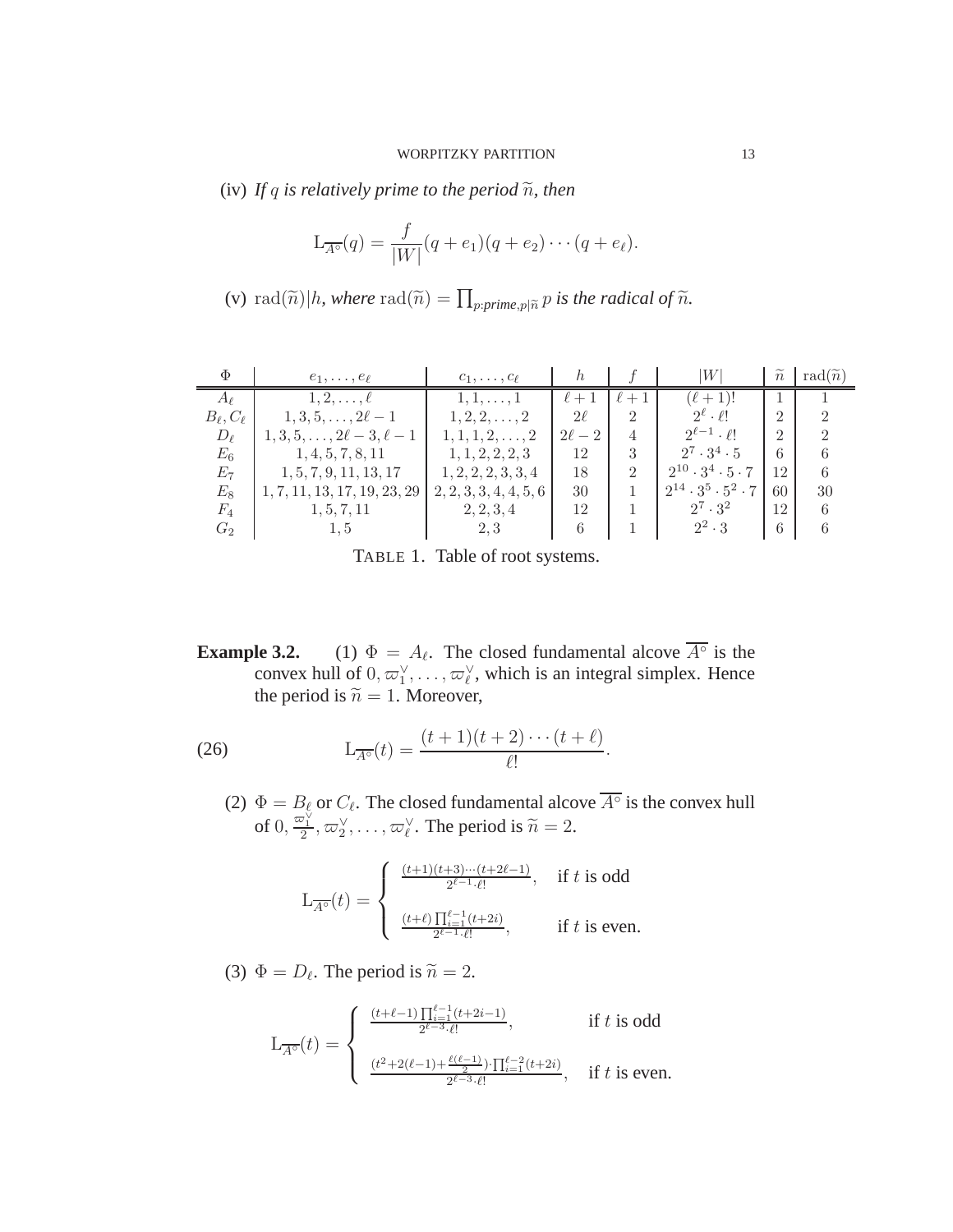(4) 
$$
\Phi = E_6
$$
. The period is  $\tilde{n} = 6$ .  
\n
$$
L_{\overline{A^{\circ}}}(t) = \begin{cases}\n\frac{(t+1)(t+4)(t+5)(t+7)(t+8)(t+11)}{2^3 \cdot 3 \cdot 6!}, & \text{if } t \equiv 1, 5 \mod 6 \\
\frac{(t+3)(t+9)(t^4 + 24t^3 + 195t^2 + 612t + 480)}{2^3 \cdot 3 \cdot 6!}, & \text{if } t \equiv 3 \mod 6 \\
\frac{(t+2)(t+4)(t+8)(t+10)(t^2 + 12t + 26)}{2^3 \cdot 3 \cdot 6!}, & \text{if } t \equiv 2, 4 \mod 6 \\
\frac{(t+6)^2(t^4 + 24t^3 + 186t^2 + 504t + 480)}{2^3 \cdot 3 \cdot 6!}, & \text{if } t \equiv 0 \mod 6.\n\end{cases}
$$

Let  $\Phi$  be an arbitrary root system. For a positive integer  $q \in \mathbb{Z}_{>0}$ , the simplex  $q\overline{A^{\circ}}$  has  $\ell + 1$  facets, which will be denoted by

$$
F_0 = \overline{A^\circ} \cap H_{\widetilde{\alpha},q},
$$
  
\n
$$
F_1 = \overline{A^\circ} \cap H_{\alpha_1,0},
$$
  
\n
$$
F_2 = \overline{A^\circ} \cap H_{\alpha_2,0},
$$
  
\n
$$
\vdots
$$
  
\n
$$
F_\ell = \overline{A^\circ} \cap H_{\alpha_\ell,0}.
$$

We shall count the lattice points after removing a facet.

<span id="page-13-0"></span>**Lemma 3.3.** *Let*  $0 \le i \le \ell$ . *Suppose*  $q \gg 0$  *(indeed*  $q > c_i$  *is sufficient). Then,*

(27) 
$$
\# \left( (q\overline{A^{\circ}} \cap Z(\Phi)) \setminus F_i \right) = \mathcal{L}_{\overline{A^{\circ}}} (q - c_i).
$$

*Proof.* First we consider the case  $i = 0$ . Let

$$
x \in (q\overline{A^{\circ}} \cap Z(\Phi)) \smallsetminus F_0.
$$

Then  $(\tilde{\alpha}, x) < q$ . Since  $(\tilde{\alpha}, x)$  is an integer, we have  $(\tilde{\alpha}, x) \leq q - 1$ . Therefore,

$$
(q\overline{A^{\circ}} \cap Z(\Phi)) \setminus F_0 = (q-1)\overline{A^{\circ}} \cap Z(\Phi).
$$

Since  $c_0 = 1$ , the number of lattice points is  $L_{\overline{A} \circ (q - c_0)}$ .

Next we consider the case  $i = 1$ . By an argument similar to that in the case  $i = 0$ ,  $(q\overline{A^\circ} \cap Z(\Phi)) \setminus F_1$  is described as

$$
(q\overline{A^{\circ}} \cap Z(\Phi)) \setminus F_1 =
$$
  

$$
\{x \in Z(\Phi) \mid (\alpha_1, x) \ge 1, (\alpha_2, x) \ge 0, \dots, (\alpha_{\ell}, x) \ge 0, (\tilde{\alpha}, x) \le q\}.
$$

Since  $(\tilde{\alpha}, \varpi_1^{\vee}) = c_1$ , the map  $x \mapsto x + \varpi_1^{\vee}$  induces a bijection between

$$
(q-c_1)\overline{A^{\circ}} \cap Z(\Phi) \stackrel{\simeq}{\longrightarrow} (q\overline{A^{\circ}} \cap Z(\Phi)) \setminus F_1.
$$

Hence  $\#((q\overline{A^{\circ}} \cap Z(\Phi)) \setminus F_1) = L_{\overline{A^{\circ}}}(q - c_1)$ . This completes the proof for  $i = 1$ . The proof for  $i \ge 2$  is similar.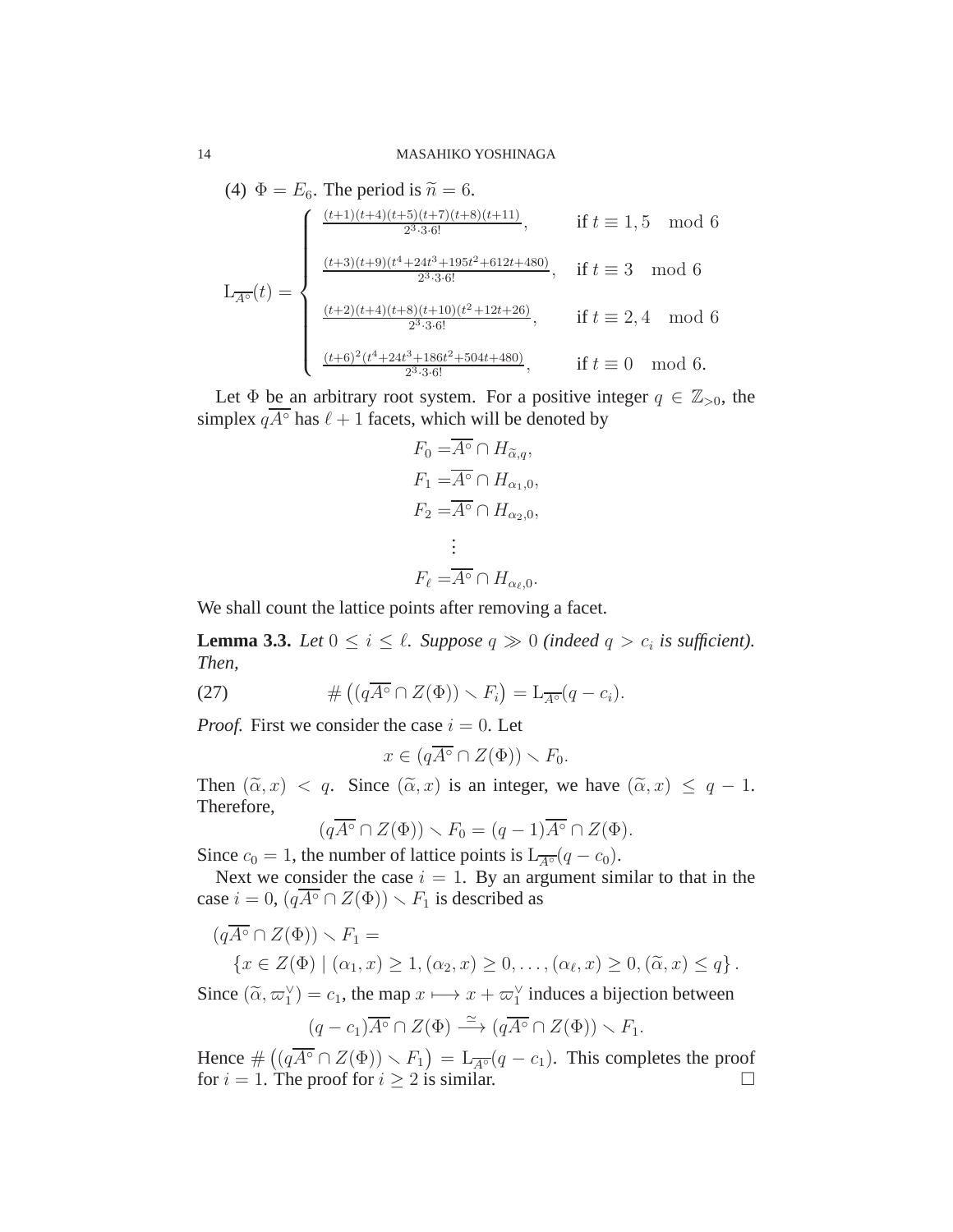Applying Lemma [3.3](#page-13-0) repeatedly, we obtain the following.

<span id="page-14-4"></span>**Corollary 3.4.** *Let*  $\{i_1, ..., i_k\}$  ⊂  $\{0, 1, 2, ..., \ell\}$ *. Suppose*  $q \ge 0$  *(indeed*  $q > c_{i_1} + \cdots + c_{i_k}$  is sufficient). Then

$$
\# \left( (q\overline{A^{\circ}} \cap Z(\Phi)) \setminus (F_{i_1} \cup \cdots \cup F_{i_k}) = L_{\overline{A^{\circ}}}(q - c_{i_1} - \cdots - c_{i_k}).
$$

<span id="page-14-1"></span>**Corollary 3.5.** *(*[\[23,](#page-26-19) 4*) Let*  $q \in \mathbb{Z}$ *. Then* 

(28) 
$$
L_{A^{\circ}}(q) = L_{\overline{A^{\circ}}}(q - h).
$$

*Proof.* Since both sides of [\(28\)](#page-14-3) are quasi-polynomials, it is sufficient to check the equality for  $q \gg 0$ .

<span id="page-14-3"></span>
$$
(qA^{\circ}) \cap Z(\Phi) = (q\overline{A^{\circ}}) \cap Z(\Phi) \setminus \bigcup_{i=0}^{\ell} F_i.
$$

Hence [\(28\)](#page-14-3) follows from Corollary [3.4](#page-14-4) and the equality  $\sum_{i=0}^{\ell} c_i = h$ .  $\Box$ 

Finally, combining Corollary [3.5](#page-14-1) and the reciprocity of Ehrhart quasi-polynomials [\(25\)](#page-11-5), we obtain the following duality of  $L_{\overline{A} \circ (q)}$ .

<span id="page-14-2"></span>**Corollary 3.6.** *If*  $q \in \mathbb{Z}$ *, then* 

$$
L_{\overline{A^{\circ}}}(q-h) = (-1)^{\ell} L_{\overline{A^{\circ}}}(-q).
$$

<span id="page-14-0"></span>3.3. **Characteristic quasi-polynomial.** In this section, we recall the relation between the Ehrhart quasi-polynomial of  $\overline{A^{\circ}}$  and the characteristic quasi-polynomial of the Weyl arrangement  $A_{\Phi}$ , following [\[6,](#page-26-7) [1,](#page-25-2) [4,](#page-25-3) [15\]](#page-26-6) (which will be refined later). Recall the definition [\(12\)](#page-7-3) of the fundamental parallelepiped  $P^{\diamondsuit} = \{x \in V \mid 0 < (\alpha_i, x) \leq 1, i = 1, \ldots, \ell\}$ . Let  $q > 0$ . Let us consider the projection

(29) 
$$
\pi: Z(\Phi) \longrightarrow Z(\Phi)/qZ(\Phi).
$$

The restriction of  $\pi$  to  $qP^{\diamondsuit}$  induces a bijection

<span id="page-14-5"></span>(30) 
$$
\pi|_{qP^{\diamondsuit} \cap Z(\Phi)} : qP^{\diamondsuit} \cap Z(\Phi) \xrightarrow{\simeq} Z(\Phi)/qZ(\Phi).
$$

To compute the characteristic quasi-polynomial, let us define  $X_q$  by

(31) 
$$
X_q = Z(\Phi) \setminus \bigcup_{\substack{\alpha \in \Phi^+ \\ k \in \mathbb{Z}}} H_{\alpha, kq}.
$$

Then the projection  $\pi$  induces a bijection between  $qP^{\diamondsuit} \cap X_q$  and  $M(\mathcal{A}_{\Phi}; q)$ .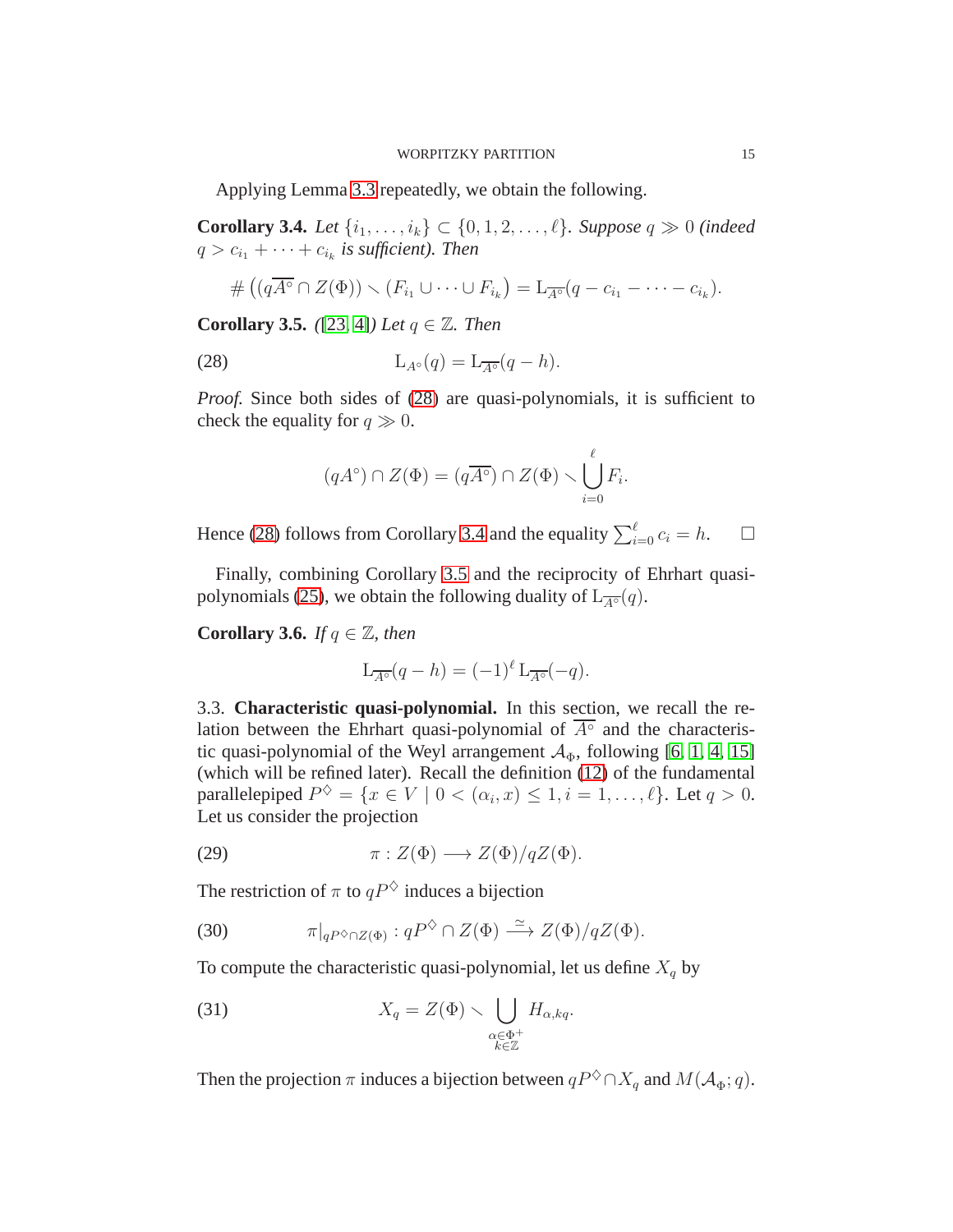The set  $qP^{\diamondsuit} \cap X_q$  is a disjoint union of  $qA_{\xi}^{\circ} \cap Z(\Phi)$ ,  $(\xi \in \Xi)$ . Therefore, by using the reciprocity [\(25\)](#page-11-5), we have

$$
|P^{\diamondsuit} \cap X_q| = \frac{|W|}{f} \operatorname{L}_{A^{\circ}}(q)
$$
  
= 
$$
\frac{|W|}{f} \cdot (-1)^{\ell} \operatorname{L}_{\overline{A^{\circ}}}(-q).
$$

(The case  $\Phi = B_2$ ,  $q = 6$  is described in Figure [1.](#page-15-0) See Example [4.11](#page-19-1) for the notation.) Thus we have the following.

<span id="page-15-1"></span>**Proposition 3.7.** *(*[\[15\]](#page-26-6)*) The characteristic quasi-polynomial of*  $A_{\Phi}$  *is* 



<span id="page-15-0"></span>FIGURE 1.  $\chi_{\text{quasi}}(\mathcal{A}_{\Phi}, q) = 4 L_{\overline{A^{\circ}}}(q-4), (\Phi = B_2, q = 6).$ 

We also have the duality of characteristic quasi-polynomial of the Weyl arrangement.

**Corollary 3.8.**  $\chi_{\text{quasi}}(\mathcal{A}_{\Phi}, q) = (-1)^{\ell} \cdot \chi_{\text{quasi}}(\mathcal{A}_{\Phi}, h - q)$ . *Proof.* Suppose  $q \gg 0$ . Using Corollary [3.6](#page-14-2) and Proposition [3.7,](#page-15-1) we have

$$
\chi_{\text{quasi}}(\mathcal{A}_{\Phi}, q) = \frac{|W|}{f} \cdot (-1)^{\ell} \mathcal{L}_{\overline{A^{\circ}}}(-q)
$$

$$
= \frac{|W|}{f} \cdot \mathcal{L}_{\overline{A^{\circ}}}(q - h)
$$

$$
= (-1)^{\ell} \chi_{\text{quasi}}(\mathcal{A}_{\Phi}; h - q).
$$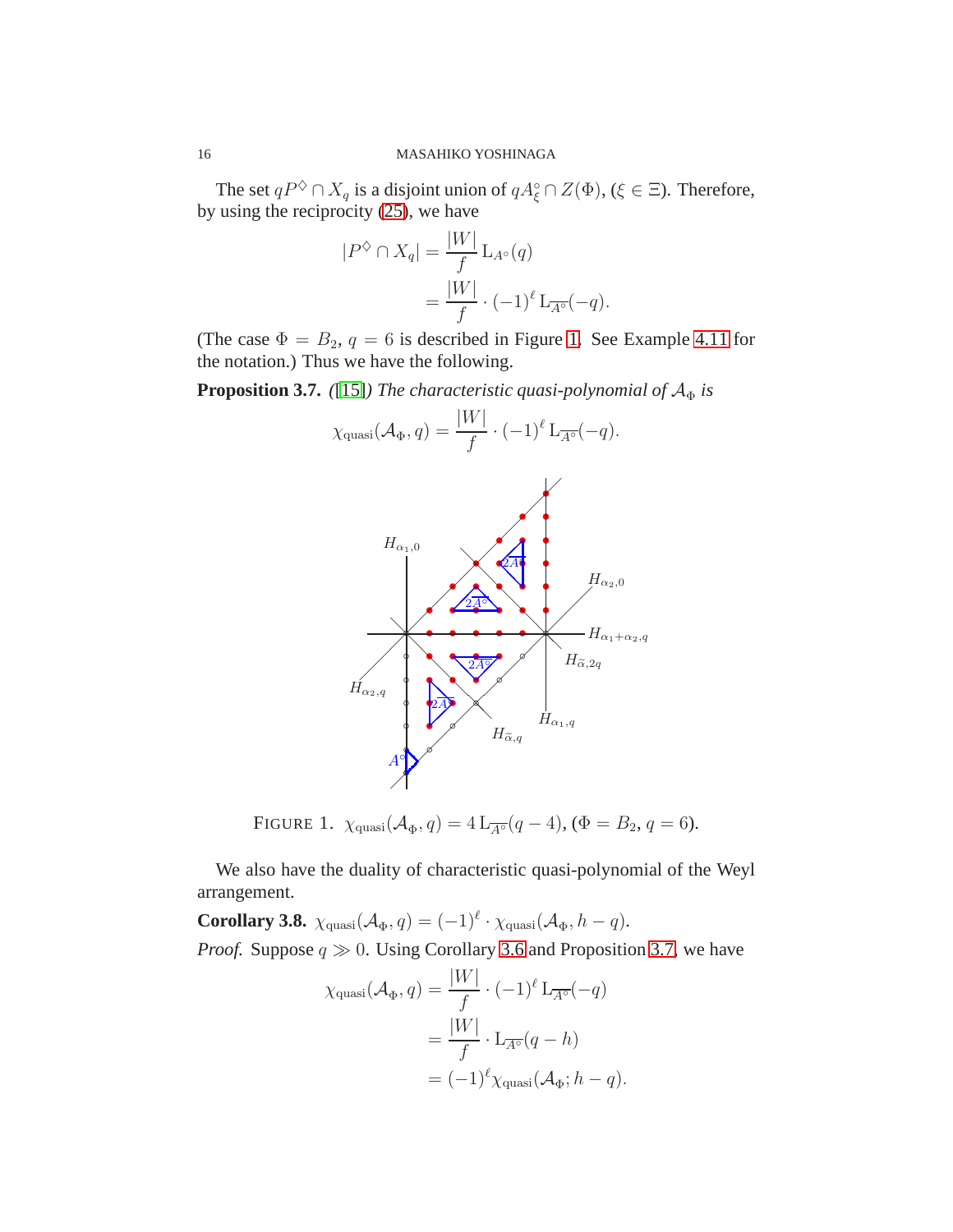$\Box$ 

# 4. GENERALIZED EULERIAN POLYNOMIAL

<span id="page-16-1"></span><span id="page-16-0"></span>4.1. **Definition and basic property.** Using the linear relation [\(11\)](#page-6-1) in §[2.3,](#page-6-0) we define the function asc, dsc :  $W \longrightarrow \mathbb{Z}$ .

<span id="page-16-2"></span>**Definition 4.1.** Let  $w \in W$ . Then  $asc(w)$  and  $dsc(w) \in \mathbb{Z}$  are defined by

$$
asc(w) = \sum_{\substack{0 \le i \le \ell \\ w(\alpha_i) > 0}} c_i,
$$

$$
disc(w) = \sum_{\substack{0 \le i \le \ell \\ w(\alpha_i) < 0}} c_i.
$$

*Remark* 4.2. Note that  $\text{dsc}(w)$  in this paper is equal to  $\text{cdes}(w)$  in [\[16\]](#page-26-8).

Let  $w_0 \in W$  be the longest element. Since  $w_0$  exchanges positive and negative roots, we have

<span id="page-16-4"></span>(32) 
$$
\operatorname{asc}(w_0w) = \operatorname{dsc}(w) = h - \operatorname{asc}(w),
$$

$$
\operatorname{dsc}(w_0w) = \operatorname{asc}(w) = h - \operatorname{dsc}(w).
$$

**Lemma 4.3.** (1) *Let*  $w \in W$ *. Suppose that*  $w$  *induces a permutation on*  $\{\alpha_0, \alpha_1, \ldots, \alpha_\ell\}$ *. If*  $w(\alpha_i) = \alpha_{p_i}$ *, then*  $c_i = c_{p_i}$ *.* 

(2) Let  $w_1, w_2 \in W$ . If there exists  $\gamma \in V$  (actually  $\gamma \in \check{Q}(\Phi)$ ) such *that*  $w_2 A^\circ = w_1 A^\circ + \gamma$ *, then*  $\operatorname{asc}(w_1) = \operatorname{asc}(w_2)$ *.* 

*Proof.* (1) Applying w to the linear relation [\(11\)](#page-6-1), we have

<span id="page-16-3"></span>(33) 
$$
\sum_{i=0}^{\ell} c_i w(\alpha_i) = \sum_{i=0}^{\ell} c_i \alpha_{p_i} = 0.
$$

Note that any  $\ell$  distinct members of  $\{\alpha_0, \alpha_1, \dots, \alpha_\ell\}$  are linearly independent. Therefore, the space of linear relations has dimension 1. Both [\(11\)](#page-6-1) and [\(33\)](#page-16-3) are linear relations with positive coefficients normalized in such a way that the minimal coefficient is equal to 1 ( $c_0 = 1$ ). Hence [\(11\)](#page-6-1) and [\(33\)](#page-16-3) are identical, which yields  $c_i = c_{p_i}$ .

(2) Suppose  $w_2 A^\circ = w_1 A^\circ + \gamma$ . Each side is

$$
w_1 A^{\circ} + \gamma = \left\{ x \in V \middle| \begin{array}{l} (w_1 \alpha_0, x) > (w_1 \alpha_0, \gamma) - 1, \\ (w_1 \alpha_i, x) > (w_1 \alpha_i, \gamma), \end{array} \right. i = 1, ..., \ell \left.\right\},
$$
  

$$
w_2 A^{\circ} = \left\{ x \in V \middle| \begin{array}{l} (w_2 \alpha_0, x) > -1, \\ (w_2 \alpha_i, x) > 0, \end{array} \right. i = 1, ..., \ell \left.\right\}.
$$

Since the supporting hyperplanes should coincide, we have

$$
\{w_1\alpha_0, w_1\alpha_1, \ldots, w_1\alpha_\ell\} = \{w_2\alpha_0, w_2\alpha_1, \ldots, w_2\alpha_\ell\}.
$$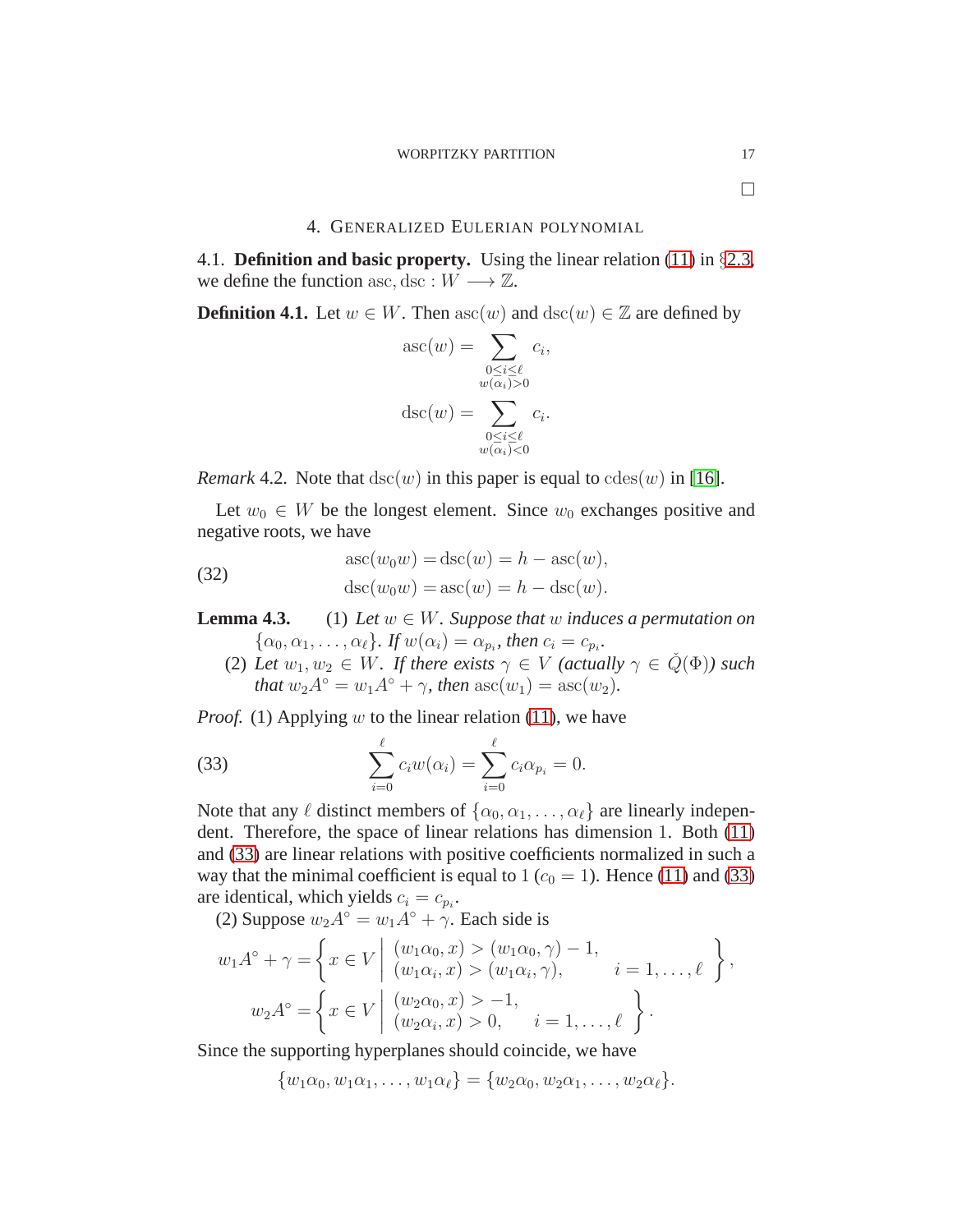Thus (a modified version of) (1) enables us to deduce  $\operatorname{asc}(w_1) = \operatorname{asc}(w_2)$ .  $\Box$ 

<span id="page-17-2"></span>**Definition 4.4.** The generalized Eulerian polynomial  $R_{\Phi}(t)$  is defined by

$$
R_{\Phi}(t) = \frac{1}{f} \sum_{w \in W} t^{\mathrm{asc}(w)}.
$$

The following proposition gives some basic properties of  $R_{\Phi}(t)$ . We omit the proof, since they are immediate consequences of Theorem [4.6](#page-17-3) by Lam and Postnikov. (Direct proofs are also easy. In particular, the duality (2) is immediately deduced from [\(32\)](#page-16-4).)

**Proposition 4.5.** (1) deg  $R_{\Phi}(t) = h - 1$ . (2) *(Duality)*  $t^h \cdot R_{\Phi}(\frac{1}{t})$  $(\frac{1}{t}) = R_{\Phi}(t).$ (3)  $R_{\Phi}(t) \in \mathbb{Z}[t]$ . (4)  $R_{A_{\ell}}(t) = A_{\ell}(t)$ .

The polynomial  $R_{\Phi}(t)$  was introduced by Lam and Postnikov in [\[16\]](#page-26-8). They proved that  $R_{\Phi}(t)$  can be expressed in terms of cyclotomic polynomials and the classical Eulerian polynomial.

<span id="page-17-3"></span>**Theorem 4.6.** *(*[\[16,](#page-26-8) Theorem 10.1]*)* Let  $\Phi$  be a root system of rank  $\ell$ . Then

(34) 
$$
R_{\Phi}(t) = [c_1]_t \cdot [c_2]_t \cdots [c_{\ell}]_t \cdot A_{\ell}(t),
$$

*where*  $[c]_t = \frac{t^c - 1}{t - 1}$  $\frac{c-1}{t-1}$ .

Let  $A' \subset V \setminus \bigcup_{\alpha \in \Phi^+, k \in \mathbb{Z}} H_{\alpha,k}$  be an arbitrary alcove. We can write  $A' = w(A^{\circ}) + \gamma$  for some  $w \in W$  and  $\gamma \in \check{Q}(\Phi)$ . Then let us define

<span id="page-17-0"></span>
$$
\operatorname{asc}(A') := \operatorname{asc}(w),
$$

which is indeed well-defined because of the translational invariance (Lemma 4.3 (2)). Thus we can extend asc as a function on the set of all alcoves. Using this extension, we have another expression for  $R_{\Phi}(t)$ .

## <span id="page-17-1"></span>**Theorem 4.7.**

(36) 
$$
R_{\Phi}(t) = \sum_{A' \subset P^{\diamondsuit}} t^{\mathrm{asc}(A')} = \sum_{\xi \in \Xi} t^{\mathrm{asc}(A^{\circ}_{\xi})}.
$$

*Proof.* For any  $w \in W$ , there exists a unique  $\gamma \in \check{Q}(\Phi)$  such that  $w(A^{\circ})$  +  $\gamma \subset P^{\diamondsuit}$ . This induces a map  $\varphi : W \longrightarrow \{A_{\xi}^{\circ} \mid \xi \in \Xi\}$ . The map is surjective and  $\#\varphi^{-1}(A_{\xi}^{\circ}) = f$  holds for any alcove  $A_{\xi}^{\circ} \subset P^{\diamondsuit}$  (see [\[12,](#page-26-14) page 99]). The assertion follows from the definition of  $R_{\Phi}(t)$ .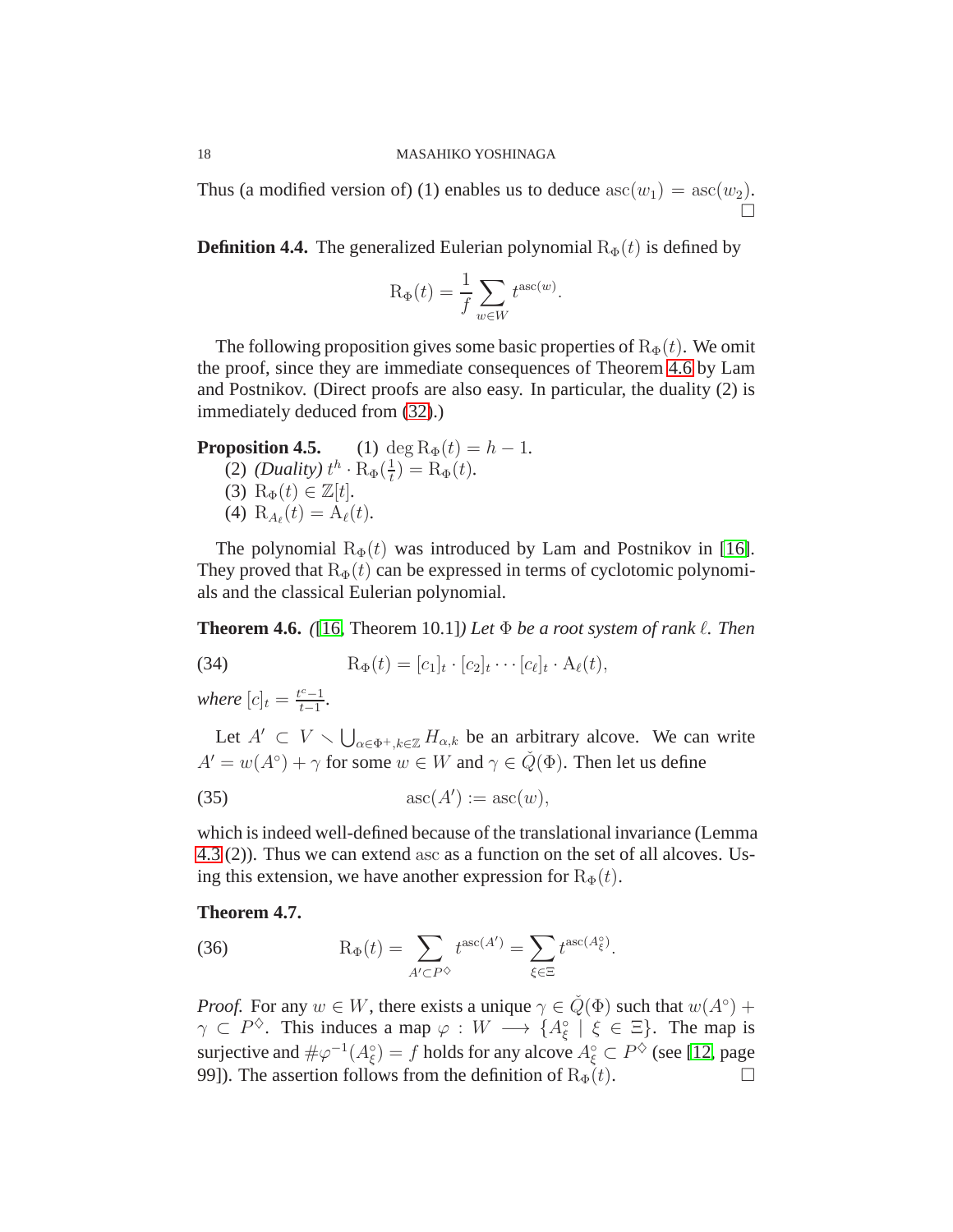#### WORPITZKY PARTITION 19

<span id="page-18-0"></span>4.2. **Worpitzky partition.** From the definition  $P^{\diamondsuit} = \sum_{i=1}^{\ell} (0, 1] \varpi_i^{\vee}$ ,

(37) 
$$
qP^{\diamondsuit} \cap Z(\Phi) = \{t_1\varpi_1^{\vee} + \cdots + t_\ell \varpi_\ell^{\vee} \mid t_i \in \mathbb{Z}, 0 < t_i \leq q\}.
$$

Hence we have

(38) 
$$
L_{P^{\diamondsuit}}(q) = \#(qP^{\diamondsuit} \cap Z(\Phi)) = q^{\ell}.
$$

The partition [\(16\)](#page-8-2)  $P^{\diamondsuit} = \bigsqcup_{\xi \in \Xi} A_{\xi}^{\diamondsuit}$  $\frac{\diamond}{\xi}$  in Proposition [2.5](#page-8-3) induces a partition of lattice points,

<span id="page-18-4"></span>(39) 
$$
qP^{\diamondsuit} \cap Z(\Phi) = \bigsqcup_{\xi \in \Xi} qA_{\xi}^{\circ} \cap Z(\Phi),
$$

which we shall call the *Worpitzky partition*.

<span id="page-18-2"></span>**Theorem 4.8.** *Suppose*  $q \gg 0$  *(indeed*  $q > h$  *is sufficient). Then* 

(40) 
$$
q^{\ell} = (\mathcal{R}_{\Phi}(S) \mathcal{L}_{\overline{A^{\circ}}})(q).
$$

Before the proof of this theorem, we will analyze the case of a single alcove.

<span id="page-18-1"></span>**Lemma 4.9.** *Suppose*  $q \gg 0$  *(indeed*  $q > h$  *is sufficient). Then* 

<span id="page-18-3"></span>(41) 
$$
\#(qA_{\xi}^{\diamond}\cap Z(\Phi))=\mathcal{L}_{\overline{A^{\circ}}}(q-\mathrm{asc}(A_{\xi}^{\diamond})).
$$

*Proof.* In the notation of §[2.3](#page-6-0) (see [\(15\)](#page-7-4)),  $qA_{\xi}^{\diamond}$  is expressed as

(42) 
$$
qA_{\xi}^{\diamondsuit} = \left\{ x \in V \middle| \begin{array}{ll} (\alpha, x) > qk_{\alpha} & \text{for } \alpha \in I \\ (\beta, x) \leq qk_{\beta} & \text{for } \beta \in J \end{array} \right\}.
$$

Hence we have

(43) 
$$
qA_{\xi}^{\Diamond} \cap Z(\Phi) = \left\{ x \in Z(\Phi) \middle| \begin{array}{l} (\alpha, x) \geq qk_{\alpha} + 1, & \text{for } \alpha \in I \\ (\beta, x) \leq qk_{\beta}, & \text{for } \beta \in J \end{array} \right\}.
$$

From Corollary [3.4](#page-14-4) and the definition [\(35\)](#page-17-0) of  $\operatorname{asc}(A_{\xi}^{\circ})$ , we have the equality  $(41).$  $(41).$ 

We now turn to the proof of Theorem [4.8.](#page-18-2) Using the partition [\(39\)](#page-18-4) and Lemma [4.9,](#page-18-1) we have

(44)  
\n
$$
q^{\ell} = \#(qP^{\diamondsuit} \cap Z(\Phi))
$$
\n
$$
= \sum_{\xi \in \Xi} \#(qA_{\xi}^{\diamondsuit} \cap Z(\Phi))
$$
\n
$$
= \sum_{\xi \in \Xi} L_{\overline{A^{\circ}}}(q - \mathrm{asc}(A_{\xi}^{\circ})).
$$

Then applying Theorem [4.7](#page-17-1) and the shift operator, the right hand side can be written as  $(R_{\Phi}(S) L_{\overline{A^{\circ}}}) (q)$ , which completes the proof.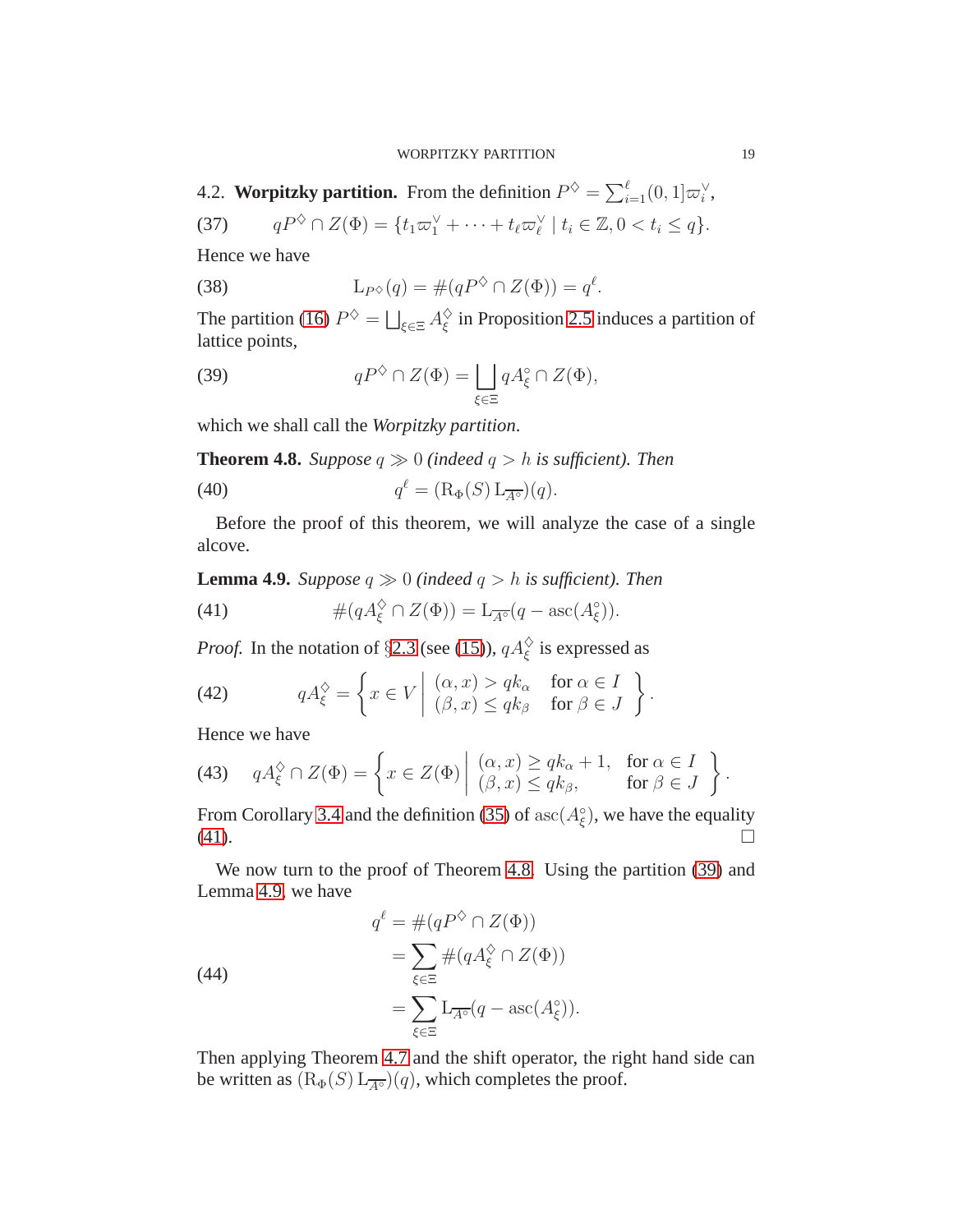<span id="page-19-0"></span>*Remark* 4.10. As we noted in Proposition 4.5 (4), if  $\Phi = A_{\ell}$  then the Eulerian polynomial is equal to the classical one. Furthermore, the Ehrhart polynomial is explicitly known [\(26\)](#page-12-1). Theorem [4.8](#page-18-2) gives the classical Worpitzky identity [\(23\)](#page-11-4).

<span id="page-19-1"></span>**Example 4.11.** Let  $\Phi = B_2$ . Set the simple roots  $\alpha_1, \alpha_2$  as in Figure [2.](#page-19-2) Then  $\tilde{\alpha} = \varpi_1$ . Since  $f = 2$  and  $|W| = 8$ ,  $P^{\lozenge}$  contains 4 alcoves, say  ${A_{\xi} | \xi \in \Xi} = {A_{\xi_1}^{\circ}, A_{\xi_2}^{\circ}, A_{\xi_3}^{\circ}, A_{\xi_4}^{\circ} }$  with the fundamental alcove  $A_{\xi_1}^{\circ} =$ A<sup>o</sup>. Figure [3](#page-20-3) is the Worpitzky partition of  $qP^{\diamondsuit} \cap Z(B_2)$  for  $q = 6$ . The



<span id="page-19-2"></span>FIGURE 2. Root system of type  $B_2$ .

red dots in Figure [3](#page-20-3) are the set  $6P^{\diamondsuit} \cap Z(B_2)$ , which is decomposed into a disjoint sum of simplices of sizes 3, 4, 4, and 5. The Eulerian polynomial is  $R_{B_2}(t) = t + 2t^2 + t^3$ . Hence

$$
6^{2} = L_{\overline{A^{\circ}}}(5) + 2 L_{\overline{A^{\circ}}}(4) + L_{\overline{A^{\circ}}}(3)
$$
  
= ((S + 2S^{2} + S^{3}) L\_{\overline{A^{\circ}}})(6)  
= (R\_{B\_{2}}(S) L\_{\overline{A^{\circ}}})(6).

We can apply the above techniques to the Shi and Linial arrangements. The number of lattice points in  $q\overrightarrow{P}$  minus corresponding hyperplanes are expressed in terms of the generalized Eulerian polynomial and the Ehrhart quasi-polynomial. (See the next section for details.)

**Example [4](#page-21-0).12.** Figure 4 shows the lattice points of  $(qP^{\diamond} \cap Z(B_2)) \setminus$  $\bigcup_{\alpha,k} (\overline{H}_{\alpha,kq} \cup H_{\alpha,kq+1})$  and  $(qP^{\diamondsuit} \cap Z(B_2)) \setminus \bigcup_{\alpha,k} H_{\alpha,kq+1}$  with  $q = 10$ , which correspond to the Shi and Linial arrangements, respectively. In both cases, the decomposition can be described by using the shift operator, the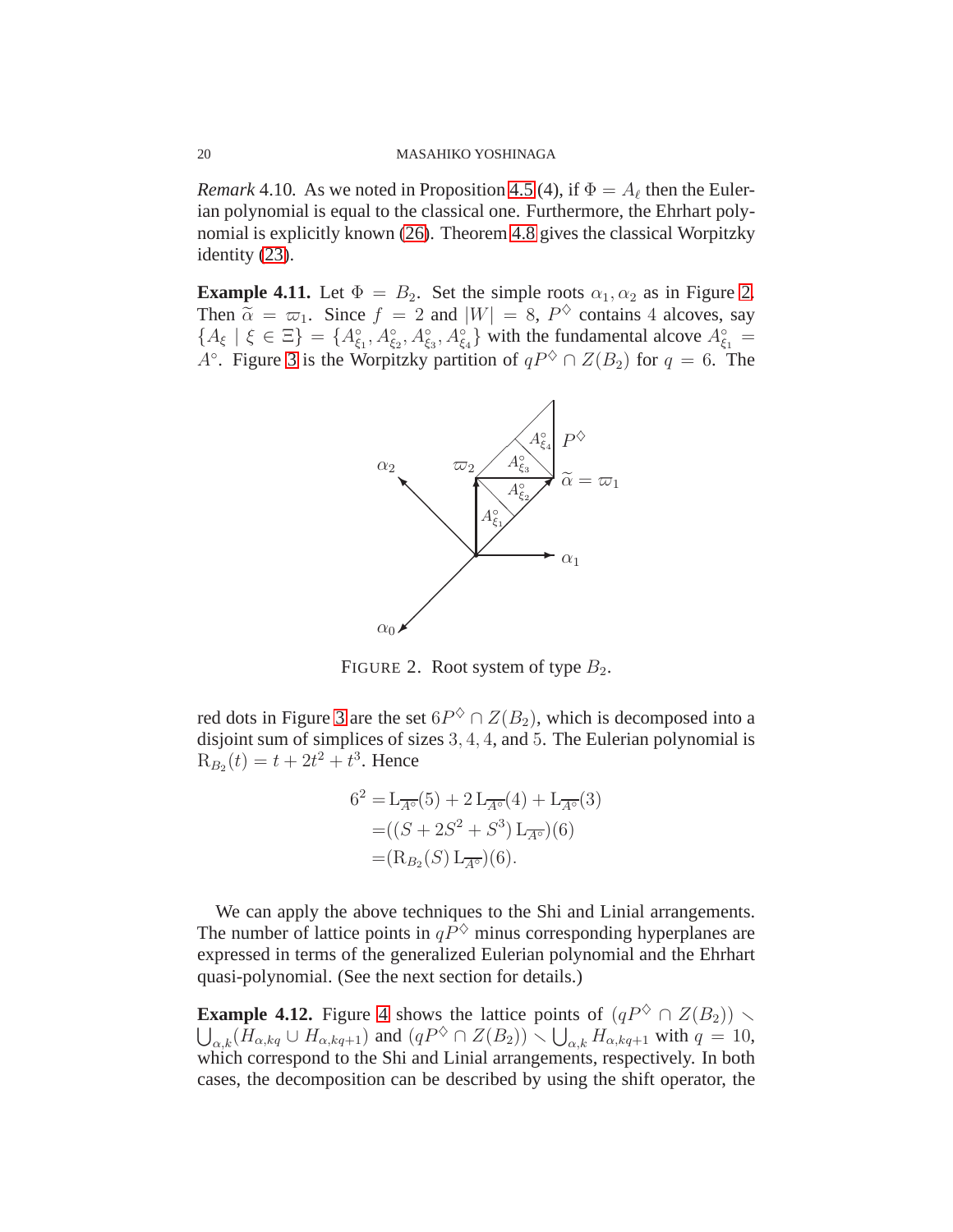

<span id="page-20-3"></span>FIGURE 3. Worpitzky partition for  $\Phi = B_2$  with  $q = 6$ .

Eulerian polynomial and the Ehrhart quasi-polynomial.

$$
L_{\overline{A^{\circ}}}(5) + 2 L_{\overline{A^{\circ}}}(4) + L_{\overline{A^{\circ}}}(3) = ((S^{5} + 2S^{6} + S^{7}) L_{\overline{A^{\circ}}})(10)
$$
  

$$
= (S^{4} R_{B_{2}}(S) L_{\overline{A^{\circ}}})(10).
$$
  

$$
L_{\overline{A^{\circ}}}(8) + 2 L_{\overline{A^{\circ}}}(6) + L_{\overline{A^{\circ}}}(4) = ((S^{2} + 2S^{4} + S^{6}) L_{\overline{A^{\circ}}})(10)
$$
  

$$
= (R_{B_{2}}(S^{2}) L_{\overline{A^{\circ}}})(10).
$$

<span id="page-20-0"></span>These computations will be generalized to all the root systems in the next section.

# 5. SHI AND LINIAL ARRANGEMENTS

We will apply the Worpitzky partition from the previous section to the computation of characteristic quasi-polynomials for the Shi and Linial arrangements.

# <span id="page-20-1"></span>5.1. **Shi arrangements.**

<span id="page-20-2"></span>**Theorem 5.1.** Let  $k \in \mathbb{Z}_{>0}$ . The characteristic quasi-polynomial  $\chi_{\text{quasi}}(\mathcal{A}_{\Phi}^{[1-k,k]})$  $\Phi^{[1-\kappa,\kappa]},t)$ of the extended Shi arrangement  $\mathcal{A}_{\Phi}^{[1-k,k]}$  $\Phi_{\Phi}^{[1-\kappa,\kappa]}$  is equal to the polynomial  $(t-\kappa)$  $(h)^{\ell}$ .

*Proof.* Suppose  $q \gg 0$  (indeed  $q > (k+1)h$  is sufficient). Set

(45) 
$$
X_q := Z(\Phi) \setminus \bigcup_{\substack{\alpha \in \Phi^+, \\ i, m \in \mathbb{Z}, \\ 1 - k \le i \le k}} H_{\alpha, mq + i}.
$$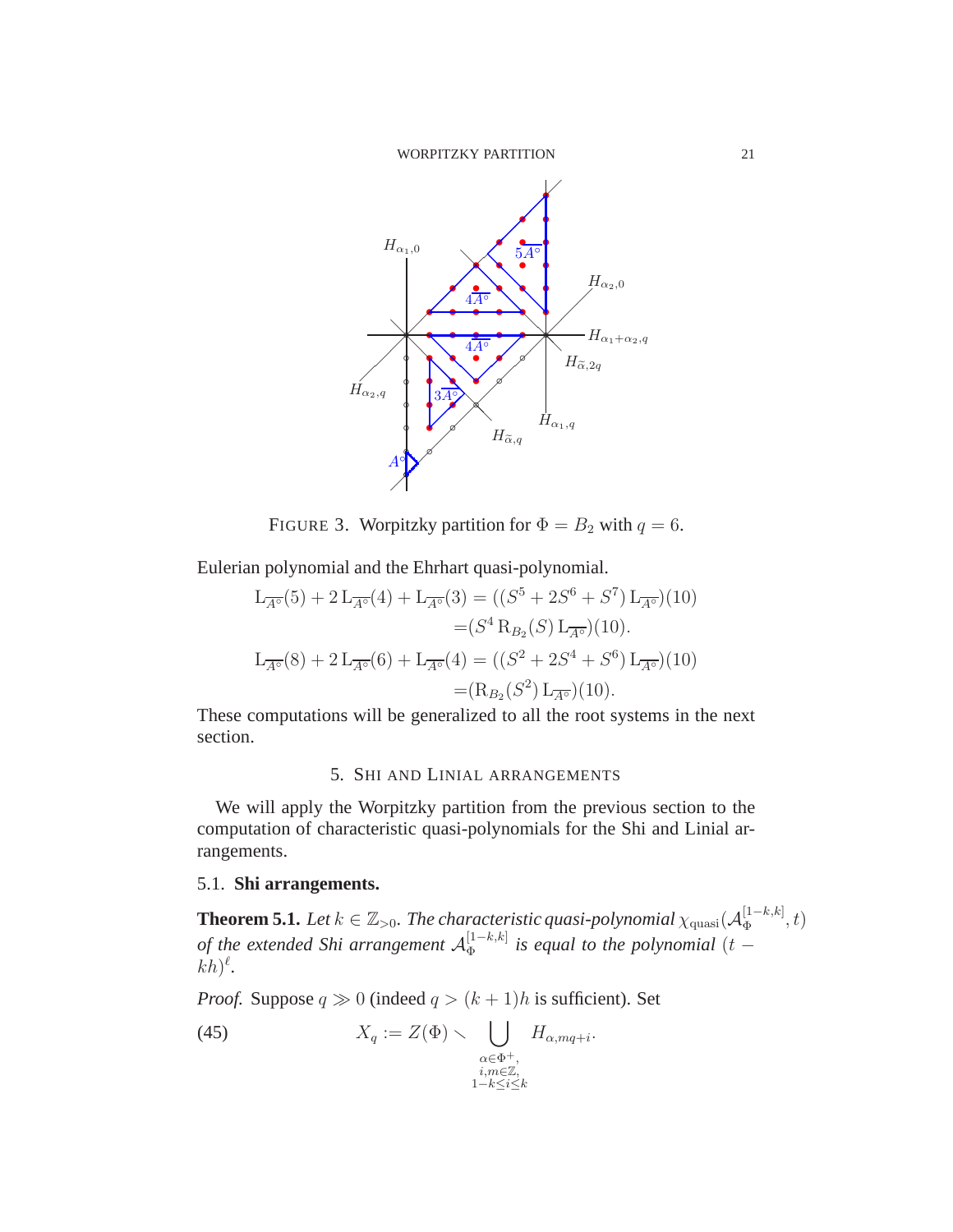22 MASAHIKO YOSHINAGA



<span id="page-21-0"></span>FIGURE 4. Shi and Linial arrangements ( $\Phi = B_2$ ,  $q = 10$ ).

We have to compute (cf.  $\S 3.3$ ),

(46) 
$$
\chi_{\text{quasi}}(\mathcal{A}_{\Phi}^{[1-k,k]},q) = \#(qP^{\diamondsuit} \cap X_q).
$$

Consider the Worpitzky partition  $qP^{\diamondsuit} \cap Z(\Phi) = \bigsqcup_{\xi \in \Xi} (qA_{\xi}^{\diamondsuit} \cap Z(\Phi))$ . We have

(47) 
$$
\chi_{\text{quasi}}(\mathcal{A}_{\Phi}^{[1-k,k]},q) = \sum_{\xi \in \Xi} \#(qA_{\xi}^{\diamondsuit} \cap X_q).
$$

In the notation of Definition [2.3,](#page-7-1) we have

(48) 
$$
qA_{\xi}^{\diamondsuit} \cap X_q = \left\{ x \in Z(\Phi) \middle| \begin{array}{l} (\alpha, x) \geq qk_{\alpha} + k + 1 & \text{for } \alpha \in I \\ (\beta, x) \leq qk_{\beta} - k & \text{for } \beta \in J \end{array} \right\}.
$$

Hence by Corollary [3.4](#page-14-4) and Lemma [4.9,](#page-18-1)

(49) 
$$
\#(qA_{\xi}^{\diamond}\cap X_q)=L_{\overline{A^{\circ}}}(q-kh-\mathrm{asc}(A_{\xi}^{\circ})).
$$

Then, applying Theorem [4.7,](#page-17-1)

(50) 
$$
\chi_{\text{quasi}}(\mathcal{A}_{\Phi}^{[1-k,k]},q) = (\mathrm{R}_{\Phi}(S) \mathrm{L}_{\overline{A^{\circ}}})(q - kh).
$$

By Theorem [4.8,](#page-18-2) the right-hand side is equal to  $(q - kh)^{\ell}$ . В проста в проста в села в села в села в села в села в села в села в села в села в села в села в села в села<br>В села в села в села в села в села в села в села в села в села в села в села в села в села в села в села в сел

By considering the case that q is relatively prime to  $\tilde{n}$ , we can conclude that the characteristic polynomial is

$$
\chi(\mathcal{A}_{\Phi}^{[1-k,k]},t)=(t-kh)^{\ell}.
$$

This gives an alternative proof of Theorem 2.6 (ii).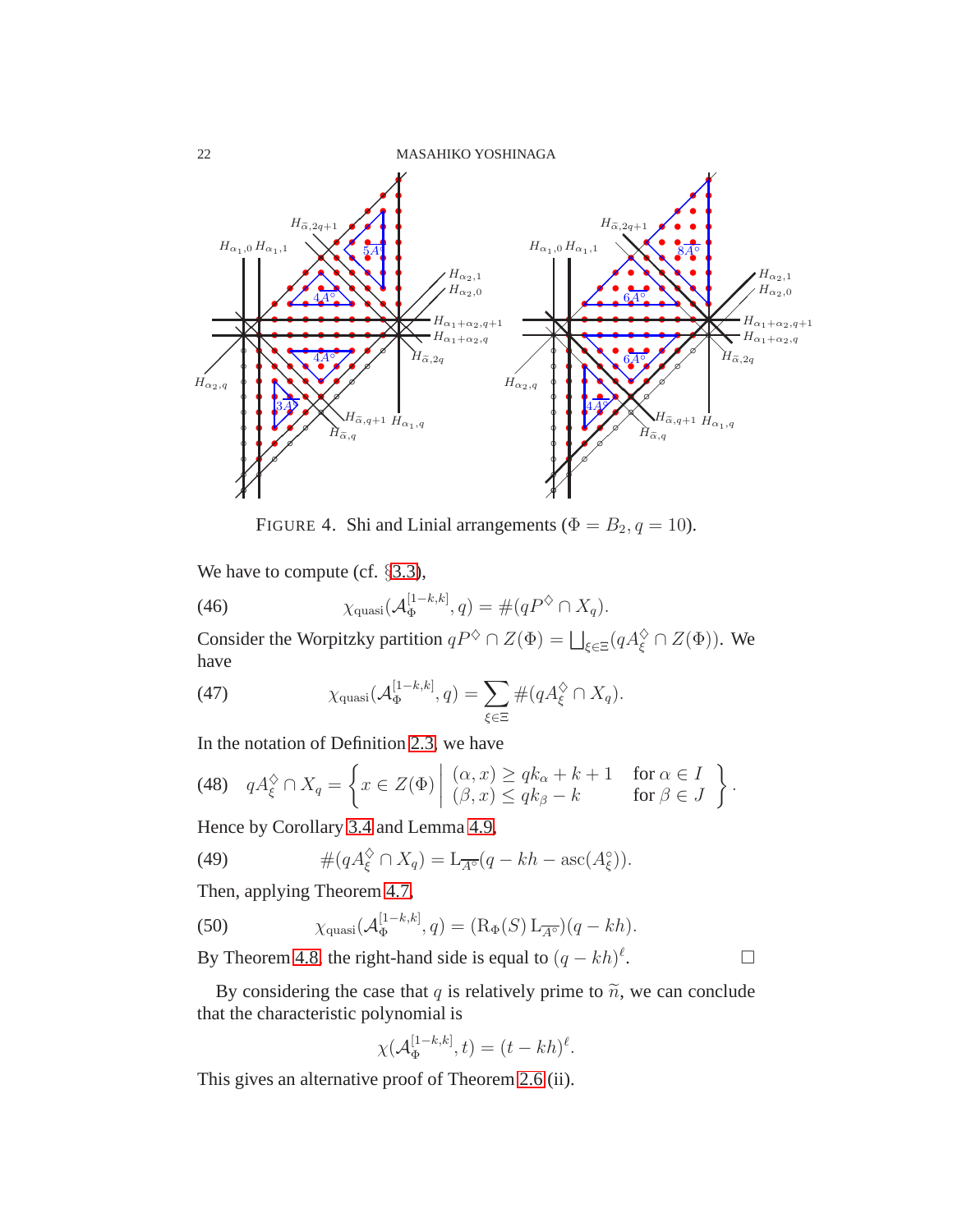#### WORPITZKY PARTITION 23

<span id="page-22-0"></span>5.2. **Linial arrangements.** In this section, we express the characteristic quasi-polynomial for the Linial arrangement  $\mathcal{A}_{\Phi}^{[1,1+n]}$  $\Phi_{\Phi}^{[1,1+n]}$  (with  $n \geq 1$ ) and its extension  $\mathcal{A}_{\Phi}^{[1-k,1+n+k]}$  $\sum_{\Phi}^{[1-\kappa,1+n+\kappa]}$  (with  $n \geq 1, k \geq 0$ ) in terms of generalized Eulerian polynomials and Ehrhart quasi-polynomials.

<span id="page-22-2"></span>**Theorem 5.2.** *Let*  $n \geq 1$ *. The characteristic quasi-polynomial of the Linial* arrangement  ${\cal A}_{\Phi}^{[1,n]}$  $\int_{\Phi}^{\lfloor 1,n\rfloor}$  is

(51) 
$$
\chi_{\text{quasi}}(\mathcal{A}_{\Phi}^{[1,n]},q) = (\mathrm{R}_{\Phi}(S^{n+1}) \mathrm{L}_{\overline{A^{\circ}}})(q).
$$

*Proof.* Suppose  $q \gg 0$  (indeed  $q > (n+1)h$  is sufficient). Set

(52) 
$$
X_q := Z(\Phi) \setminus \bigcup_{\substack{\alpha \in \Phi^+, \\ i, m \in \mathbb{Z}, \\ 1 \le i \le n}} H_{\alpha, mq + i}.
$$

In view of the bijection [\(30\)](#page-14-5), we have to compute (cf.  $\S 3.3$ )

(53) 
$$
\chi_{\text{quasi}}(\mathcal{A}_{\Phi}^{[1,n]},q) = qP^{\diamondsuit} \cap X_q.
$$

By the Worpitzky partition  $qP^{\diamondsuit} \cap Z(\Phi) = \bigsqcup_{\xi \in \Xi} (qA_{\xi}^{\diamondsuit} \cap Z(\Phi))$ , we have

(54) 
$$
\chi_{\text{quasi}}(\mathcal{A}_{\Phi}^{[1,n]},q) = \sum_{\xi \in \Xi} \#(qA_{\xi}^{\diamondsuit} \cap X_q).
$$

In the notation of Definition [2.3,](#page-7-1) we have

(55) 
$$
qA_{\xi}^{\diamondsuit} \cap X_q = \left\{ x \in Z(\Phi) \middle| \begin{array}{l} (\alpha, x) \geq qk_{\alpha} + n + 1 & \text{for } \alpha \in I \\ (\beta, x) \leq qk_{\beta} & \text{for } \beta \in J \end{array} \right\}.
$$

Hence by Corollary [3.4](#page-14-4) and Lemma [4.9,](#page-18-1)

(56) 
$$
\#(qA_{\xi}^{\Diamond} \cap X_q) = L_{\overline{A^{\circ}}}(q - (n+1) \csc(A_{\xi}^{\circ})).
$$

Then, applying Theorem [4.7,](#page-17-1) we obtain

(57) 
$$
\chi_{\text{quasi}}(\mathcal{A}_{\Phi}^{[1,n]},q) = (\mathrm{R}_{\Phi}(S^{n+1}) \mathrm{L}_{\overline{A^{\circ}}})(q).
$$

Moreover, by an argument similar to that in the proof of Theorem [5.1,](#page-20-2) we have the following.

<span id="page-22-1"></span>**Theorem 5.3.** *Let*  $n \geq 1$  *and*  $k \geq 0$ *. The characteristic quasi-polynomial* of the Linial arrangement  ${\cal A}_{\Phi}^{[1-k,n+k]}$  $\int_{\Phi}^{\lfloor 1-\kappa,n+\kappa\rfloor}$  is

(58) 
$$
\chi_{\text{quasi}}(\mathcal{A}_{\Phi}^{[1-k,n+k]},q) = \chi_{\text{quasi}}(\mathcal{A}_{\Phi}^{[1,n]},q-kh).
$$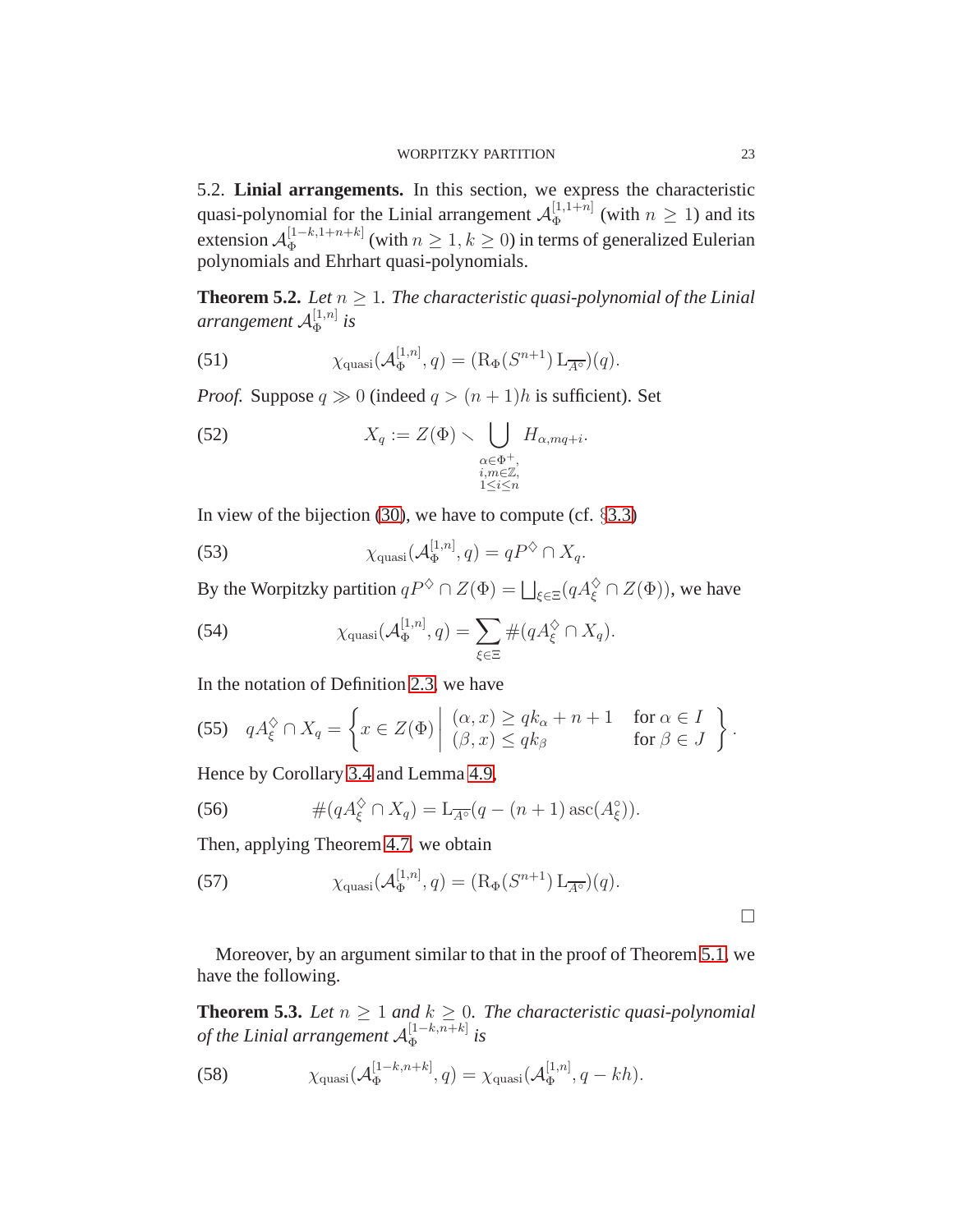Recall that by Theorem [2.1,](#page-5-3)  $\chi_{\text{quasi}}(\mathcal{A}_{\Phi}^{[1-k,n+k]})$  $\Phi_{\Phi}^{[1-\kappa,n+\kappa]}$ , *q*) is a quasi-polynomial with gcd-property. Furthermore, the Coxeter number  $h$  is divisible by the radical rad( $\tilde{n}$ ) of the period  $\tilde{n}$  (Theorem [3.1](#page-11-6) (v)). Hence if q is relatively prime to the period  $\tilde{n}$ , then  $q - kh$  is also relatively prime to  $\tilde{n}$ . Hence  $\#M(\mathcal{A}_{\Phi}^{[1,n]})$  $\mathcal{A}_{\Phi}^{[1,n]}(q)$  and  $\#M(\mathcal{A}_{\Phi}^{[1,n]})$  $\Phi_{\Phi}^{[1,n]}$ ,  $q - kh$ ) are computed by using the same polynomial, the characteristic polynomial. Thus we obtain the following.

### <span id="page-23-1"></span>**Corollary 5.4.**

(59) 
$$
\chi(\mathcal{A}_{\Phi}^{[1-k,n+k]},t) = \chi(\mathcal{A}_{\Phi}^{[1,n]},t-kh).
$$

Now we have obtained two expressions of  $\chi(A_{\Phi}^{[1,n]})$  $(\frac{1}{\Phi}, t)$  for  $\Phi = A_{\ell}$ . The comparison of these two expressions yields a useful congruence relation concerning the classical Eulerian polynomial  $A_{\ell}(t)$ . Let  $\Phi = A_{\ell}$ . Set  $g(t) =$  $(t+1)(t+2)\cdots(t+\ell)$  $\frac{L^2}{\ell!}$ . Then Theorem [5.2](#page-22-2) asserts that

<span id="page-23-3"></span>(60) 
$$
\chi(\mathcal{A}_{\Phi}^{[1,n]},t) = A_{\ell}(S^{n+1})g(t).
$$

On the other hand, by formula [\(18\)](#page-9-1) and the Worpitzky identity [\(23\)](#page-11-4), we have another expression

<span id="page-23-4"></span>(61) 
$$
\chi(\mathcal{A}_{\Phi}^{[1,n]},t) = \left(\frac{1+S+S^2+\cdots+S^n}{1+n}\right)^{\ell+1} A_{\ell}(S)g(t).
$$

By comparing the two formulae [\(60\)](#page-23-3) and [\(61\)](#page-23-4) and using Proposition [2.8,](#page-8-4) we have the following congruence relation.

<span id="page-23-5"></span>**Proposition 5.5.** *Let*  $\ell \geq 1, m \geq 2$ *. Then* (62)  $A_{\ell}(S^m) \equiv$  $(1 + S + S^2 + \cdots + S^{m-1})$ m  $\setminus^{\ell+1}$  $A_{\ell}(S) \mod (S-1)^{\ell+1}.$ 

<span id="page-23-0"></span>5.3. **The functional equation.** Next we prove the functional equation at the level of characteristic quasi-polynomials. The duality of the generalized Eulerian polynomial plays a crucial role in the proof.

# <span id="page-23-2"></span>**Theorem 5.6.**

(63) 
$$
\chi_{\text{quasi}}(\mathcal{A}_{\Phi}^{[1,n]}, nh-t) = (-1)^{\ell} \chi_{\text{quasi}}(\mathcal{A}_{\Phi}^{[1,n]}, t).
$$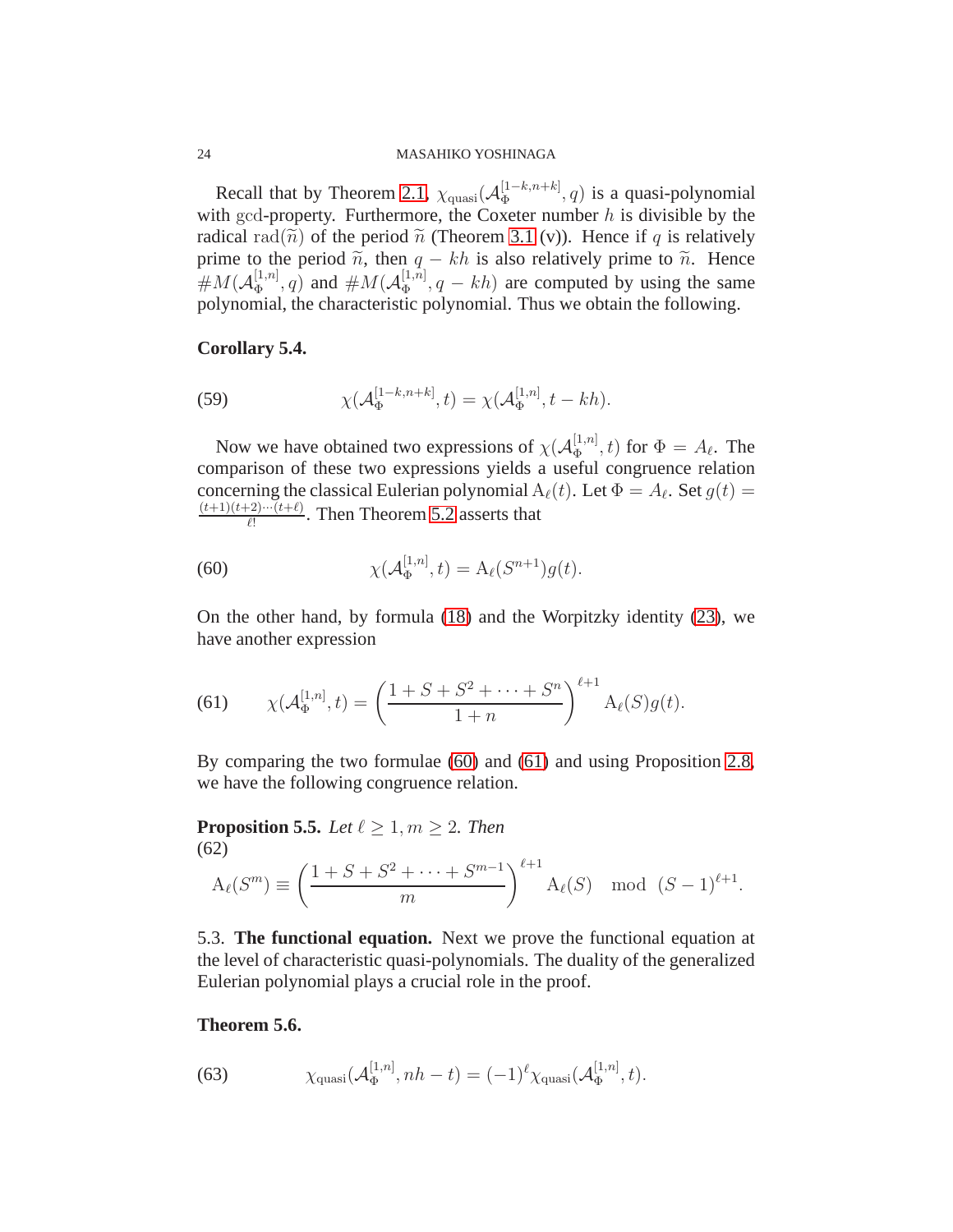*Proof.* Let  $q \in \mathbb{Z}$ . We set  $\mathrm{R}_{\Phi}(t) = \sum_{i=1}^{h-1} a_i t^i$ . Using Corollary [3.6,](#page-14-2)

$$
\chi_{\text{quasi}}(\mathcal{A}_{\Phi}^{[1,n]}, nh - q) = \mathcal{R}_{\Phi}(S^{n+1}) \mathcal{L}_{\overline{A^{\circ}}}(nh - q)
$$
  
= 
$$
\sum_{i=1}^{h-1} a_i \mathcal{L}_{\overline{A^{\circ}}}(nh - q - (n+1)i)
$$
  
= 
$$
(-1)^{\ell} \sum_{i=1}^{h-1} a_i \mathcal{L}_{\overline{A^{\circ}}}(q + (n+1)i - nh - h)
$$
  
= 
$$
(-1)^{\ell} \sum_{i=1}^{h-1} a_i \mathcal{L}_{\overline{A^{\circ}}}(q - (n+1)(h - i)).
$$

By applying the duality of  $a_i = a_{h-i}$  (Proposition 4.5 (2)), the right hand side is equal to

$$
(-1)^{\ell} \sum_{i=1}^{h-1} a_i L_{\overline{A^{\circ}}} (q - (n+1)i) = (-1)^{\ell} R_{\Phi}(S^{n+1}) L_{\overline{A^{\circ}}} (q)
$$

$$
= (-1)^{\ell} \chi_{\text{quasi}}(\mathcal{A}_{\Phi}^{[1,n]}, q).
$$

Recall that if q is relatively prime to  $\tilde{n}$ , then  $mh - q$  is also relatively prime to  $\tilde{n}$  (Theorem [3.1](#page-11-6) (v)). By combining Theorem 2.6, Theorem [5.3,](#page-22-1) and Theorem [5.6,](#page-23-2) we can formulate the functional equation.

<span id="page-24-1"></span>**Corollary 5.7.** *Let*  $a \leq 1 \leq b$ *. Then* 

$$
\chi(\mathcal{A}_{\Phi}^{[a,b]},(b-a+1)h-t) = (-1)^{\ell} \chi(\mathcal{A}_{\Phi}^{[a,b]},t).
$$

<span id="page-24-0"></span>5.4. **Partial results on the "Riemann hypothesis".** We will prove the "Riemann hypothesis" for several cases in  $\Phi = E_6, E_7, E_8$  and  $F_4$ . Recall that

$$
\text{rad}(\widetilde{n}) = \begin{cases} 6, & \text{for } \Phi = E_6, E_7, F_4 \\ 30, & \text{for } \Phi = E_8. \end{cases}
$$

<span id="page-24-2"></span>**Theorem 5.8.** *Let*  $\Phi$  *be either*  $E_6$ ,  $E_7$ ,  $E_8$  *or*  $F_4$ *. Suppose* 

$$
n \equiv -1 \mod \operatorname{rad}(\widetilde{n}).
$$

*Then each root of the equation*  $\chi(A_{\Phi}^{[1,n]})$  $\Phi_{\Phi}^{[1,n]}(t) = 0$  *satisfies* Re  $= \frac{nh}{2}$ .

*Proof.* We give the proof only for the case  $\Phi = E_6$ . The proof for the other cases are similar. Let  $n = 6m - 1$  ( $m \in \mathbb{Z}$ ). By Theorem [5.2](#page-22-2)  $\chi_{\rm quasi}({\cal A}_\Phi^{[1,6m-1]}$  $\Phi_{\Phi}^{[1,6m-1]}, q) = \mathrm{R}_{\Phi}(S^{6m}) \, \mathrm{L}_{\overline{A^{\circ}}}(q)$  for  $q \gg 0$ . Set  $g(t) = \frac{(t+1)(t+4)(t+5)(t+7)(t+8)(t+11)}{2^3 \cdot 3 \cdot 6!}$ and recall Example 3.2 that if q is prime to rad $(\tilde{n}) = 6$  then

$$
\mathcal{L}_{\overline{A^\circ}}(q) = g(q).
$$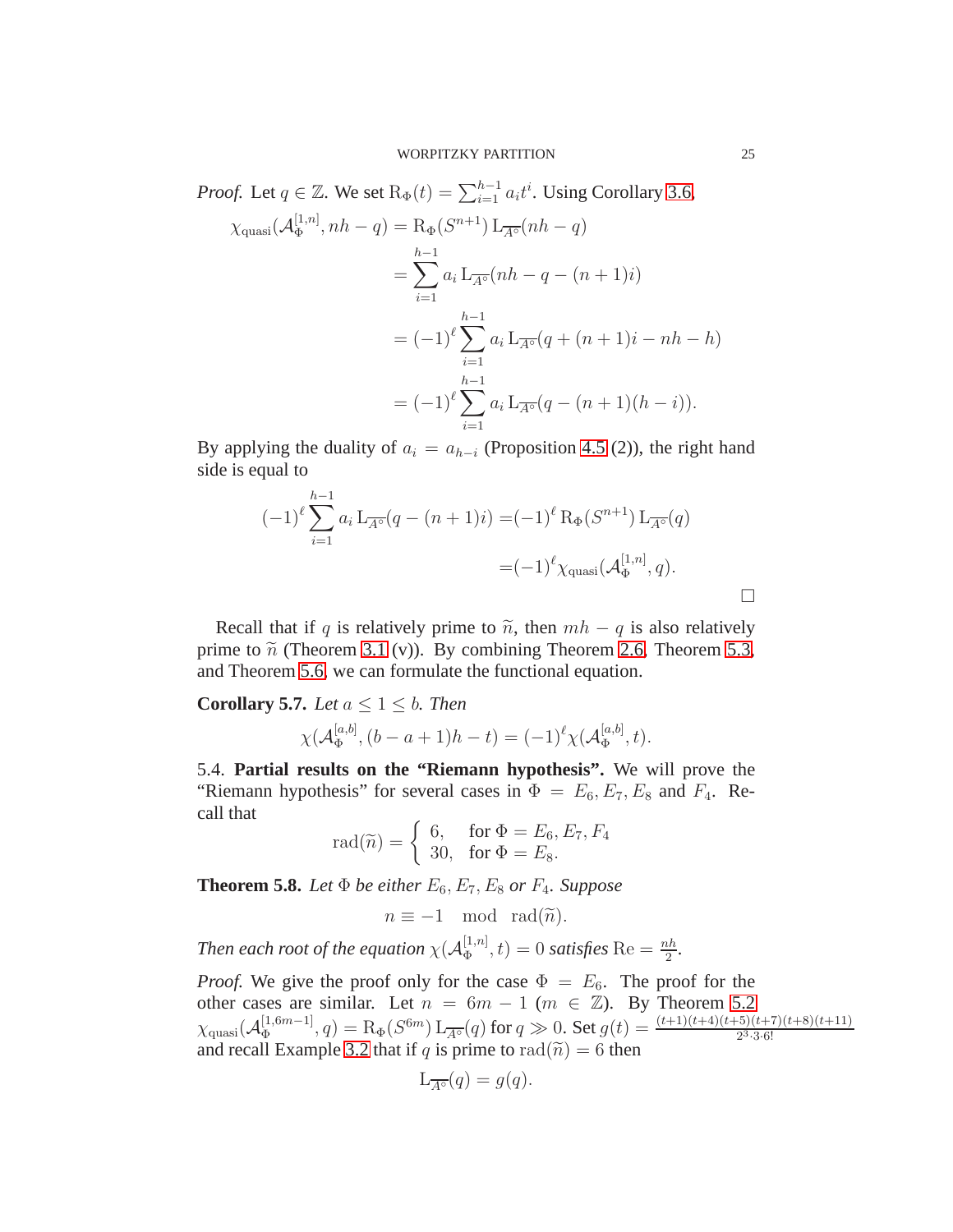In this case  $q - 6k$  is also relatively prime to 6. Hence

$$
\chi_{\text{quasi}}(\mathcal{A}_{\Phi}^{[1,6m-1]},q) = \mathrm{R}_{\Phi}(S^{6m})g(q).
$$

Thus we have a formula for the characteristic polynomial.

$$
\chi(\mathcal{A}_{\Phi}^{[1,6m-1]},t) = \mathrm{R}_{\Phi}(S^{6m})g(t).
$$

Set  $c(t) = [2]_t^3 \cdot [3]_t$ . Using the formula proved by Lam and Postnikov (Theorem [4.6\)](#page-17-3),  $R_{E_6}(t) = c(t) \cdot A_6(t)$ . Hence

$$
\chi(\mathcal{A}_{\Phi}^{[1,6m-1]},t) = c(S^{6m}) A_6(S^{6m})g(t).
$$

Now we employ Proposition [5.5;](#page-23-5) replacing  $S$  by  $S^6$ , we have

$$
A_6(S^{6m}) \equiv \left(\frac{1 + S^6 + S^{12} + \dots + S^{6(m-1)}}{m}\right)^7 A_6(S^6) \mod (S^6 - 1)^7.
$$

Therefore, using Proposition [2.8,](#page-8-4)  $\chi(\mathcal{A}_{\Phi}^{[1,6m-1]}$  $\Phi_{\Phi}^{[1, 0m-1]}$ , t) can be written as

$$
c(S^{6m})\left(\frac{1+S^6+S^{12}+\cdots+S^{6(m-1)}}{m}\right)^7\mathcal{A}_6(S^6)g(t).
$$

The first two factors are clearly cyclotomic polynomials in S. In view of Lemma [2.10,](#page-9-2) it is sufficient to check  $A_6(S^6)g(t)$  satisfies the Riemann hypothesis. The explicit computation of  $A_6(S^6)g(t)$  (up to constant factor) gives

$$
29288834 - 8855550t + 1159185t^2 - 84600t^3 + 3660t^4 - 90t^5 + t^6.
$$

We can check by explicit computation that the six complex roots of this polynomial have common real part 15.

**Acknowledgements:** The author was partially supported by the Grant-in-Aid for Scientific Research (C) 25400060, JSPS.

#### <span id="page-25-0"></span>**REFERENCES**

- <span id="page-25-2"></span>[1] C. A. Athanasiadis, Characteristic polynomials of subspace arrangements and finite fields. *Adv. Math.* **122** (1996), no. 2, 193–233.
- <span id="page-25-1"></span>[2] C. A. Athanasiadis, Deformations of Coxeter hyperplane arrangements and their characteristic polynomials. Arrangements—Tokyo 1998, 1–26, Adv. Stud. Pure Math., 27, Kinokuniya, Tokyo, 2000.
- <span id="page-25-4"></span>[3] C. A. Athanasiadis, Extended Linial hyperplane arrangements for root systems and a conjecture of Postnikov and Stanley. J. Algebraic Combin. 10 (1999), no. 3, 207– 225.
- <span id="page-25-3"></span>[4] C. A. Athanasiadis, Generalized Catalan numbers, Weyl groups and arrangements of hyperplanes. Bull. London Math. Soc. **36** (2004), no. 3, 294–302.
- <span id="page-25-5"></span>[5] M. Beck and S. Robins, Computing the continuous discretely. Integer-point enumeration in polyhedra. Undergraduate Texts in Mathematics. *Springer, New York,* 2007. xviii+226 pp.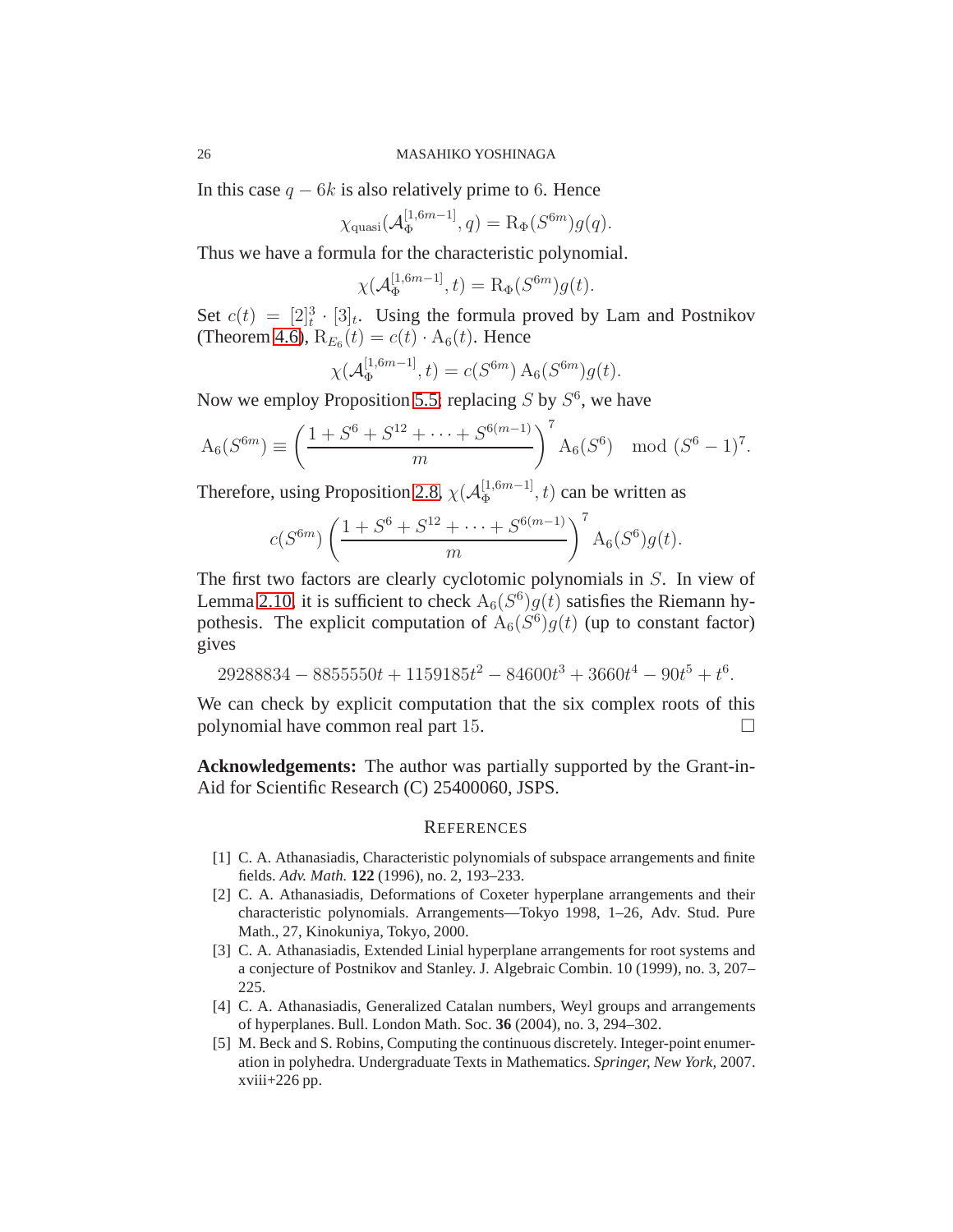#### WORPITZKY PARTITION 27

- <span id="page-26-7"></span><span id="page-26-3"></span>[6] A. Blass and B. Sagan, Characteristic and Ehrhart polynomials. *J. Algebraic Combin.* **7** (1998), no. 2, 115-126.
- [7] E. Brieskorn, Sur les groupes de tresses [d'après V. I. Arnol'd]. (French) Séminaire Bourbaki, 24ème année (1971/1972), Exp. No. 401, pp. 21-44. Lecture Notes in Math., Vol. 317, Springer, Berlin, 1973.
- <span id="page-26-10"></span><span id="page-26-4"></span>[8] L. Comtet, Advanced combinatorics. The art of finite and infinite expansions. Revised and enlarged edition. *D. Reidel Publishing Co., Dordrecht*, 1974. xi+343 pp.
- [9] P. H. Edelman and V. Reiner, Free arrangements and rhombic tilings. Discrete Comput. Geom. **15** (1996), no. 3, 307–340.
- <span id="page-26-20"></span><span id="page-26-17"></span>[10] M. Haiman, Conjectures on the quotient ring by diagonal invariants. *J. Algebraic Combin.* **3** (1994), no. 1, 17-76.
- <span id="page-26-14"></span>[11] F. Hirzebruch, Eulerian polynomials. *Münster J. Math.* **1** (2008), 9-14.
- [12] J. E. Humphreys, Reflection groups and Coxeter groups. Cambridge Studies in Advanced Mathematics, 29. *Cambridge University Press, Cambridge*, 1990. xii+204 pp.
- <span id="page-26-11"></span>[13] H. Kamiya, A. Takemura and H. Terao, Periodicity of hyperplane arrangements with integral coefficients modulo positive integers. *J. Algebraic Combin.* **27** (2008), no. 3, 317–330.
- <span id="page-26-12"></span><span id="page-26-6"></span>[14] H. Kamiya, A. Takemura and H. Terao, Periodicity of non-central integral arrangements modulo positive integers. *Ann. Comb.* **15** (2011), no. 3, 449–464.
- [15] H. Kamiya, A. Takemura and H. Terao, The characteristic quasi-polynomials of the arrangements of root systems and mid-hyperplane arrangements. *Arrangements, local systems and singularities*, 177–190, **Progr. Math., 283**, *Birkhauser Verlag, ¨ Basel*, 2010.
- <span id="page-26-8"></span>[16] T. Lam and A. Postnikov, Alcoved polytopes II. arXiv preprint [arXiv:1202.4015](http://arxiv.org/abs/1202.4015) (2012).
- <span id="page-26-0"></span>[17] P. Orlik and L. Solomon, Combinatorics and topology of complements of hyperplanes. *Invent. Math.* **56** (1980), 167–189.
- <span id="page-26-13"></span>[18] P. Orlik and H. Terao, Arrangements of hyperplanes. Grundlehren der Mathematischen Wissenschaften, 300. Springer-Verlag, Berlin, 1992. xviii+325 pp.
- <span id="page-26-5"></span>[19] A. Postnikov and R. Stanley, Deformations of Coxeter hyperplane arrangements. J. Combin. Theory Ser. A **91** (2000), no. 1-2, 544–597.
- <span id="page-26-1"></span>[20] J. -Y. Shi, The Kazhdan-Lusztig cells in certain affine Weyl groups. Lecture Notes in Mathematics, 1179. *Springer-Verlag, Berlin*, 1986. x+307 pp.
- <span id="page-26-2"></span>[21] R. Stanley, An introduction to hyperplane arrangements. Geometric combinatorics, 389–496, IAS/Park City Math. Ser., 13, *Amer. Math. Soc., Providence, RI*, 2007.
- <span id="page-26-18"></span>[22] R. Stanley, Enumerative combinatorics. Volume 1. Second edition. Cambridge Studies in Advanced Mathematics, 49. *Cambridge University Press*, Cambridge, 2012. xiv+626 pp.
- <span id="page-26-19"></span>[23] R. Suter, The number of lattice points in alcoves and the exponents of the finite Weyl groups. *Math. Comp.* **67** (1998), no. 222, 751–758.
- <span id="page-26-15"></span>[24] H. Terao, Generalized exponents of a free arrangement of hyperplanes and Shepherd-Todd-Brieskorn formula. Invent. Math. **63** (1981), no. 1, 159–179.
- <span id="page-26-16"></span>[25] H. Terao, Multiderivations of Coxeter arrangements. *Invent. Math.* **148** (2002), no. 3, 659–674.
- <span id="page-26-9"></span>[26] J. Worpitzky, Studien ¨uber die Bernoullischen und Eulerischen Zahlen. *J. reine angew. Math.* **94** (1883), 203–232.